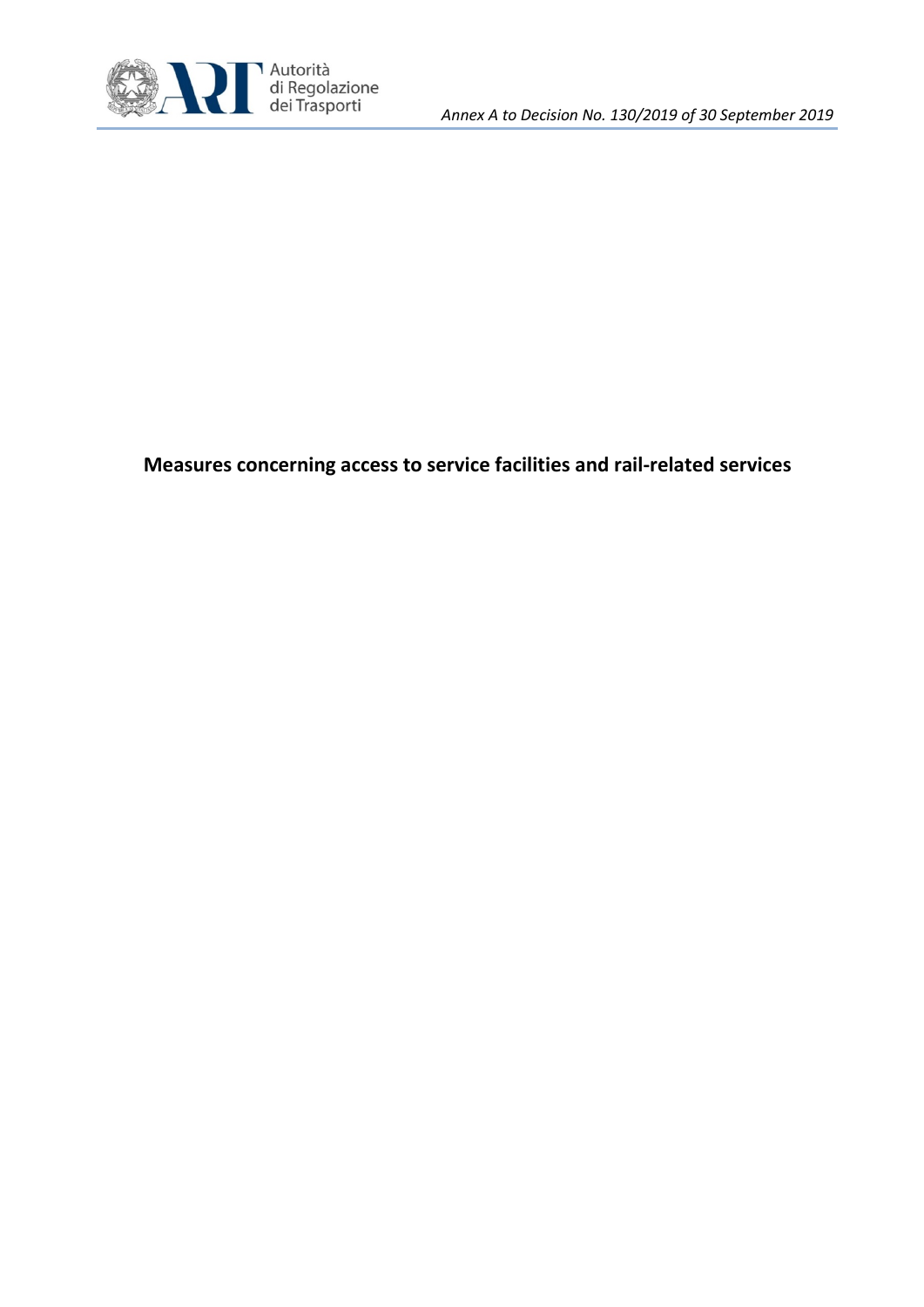

Measures concerning access to service facilities and rail-related services

# **CONTENTS**

| 1.  |                                                                                                            |  |
|-----|------------------------------------------------------------------------------------------------------------|--|
| 2.  |                                                                                                            |  |
| 3.  |                                                                                                            |  |
|     |                                                                                                            |  |
| 4.  |                                                                                                            |  |
| 5.  | Criteria for the application of the exemptions provided for in Implementing Regulation (EU) No 2017/2177 6 |  |
| 6.  |                                                                                                            |  |
| 7.  |                                                                                                            |  |
| 8.  |                                                                                                            |  |
| 9.  |                                                                                                            |  |
| 10. |                                                                                                            |  |
|     |                                                                                                            |  |
| 11. |                                                                                                            |  |
| 12. |                                                                                                            |  |
| 13. |                                                                                                            |  |
| 14. |                                                                                                            |  |
| 15. |                                                                                                            |  |
| 16. |                                                                                                            |  |
| 17. |                                                                                                            |  |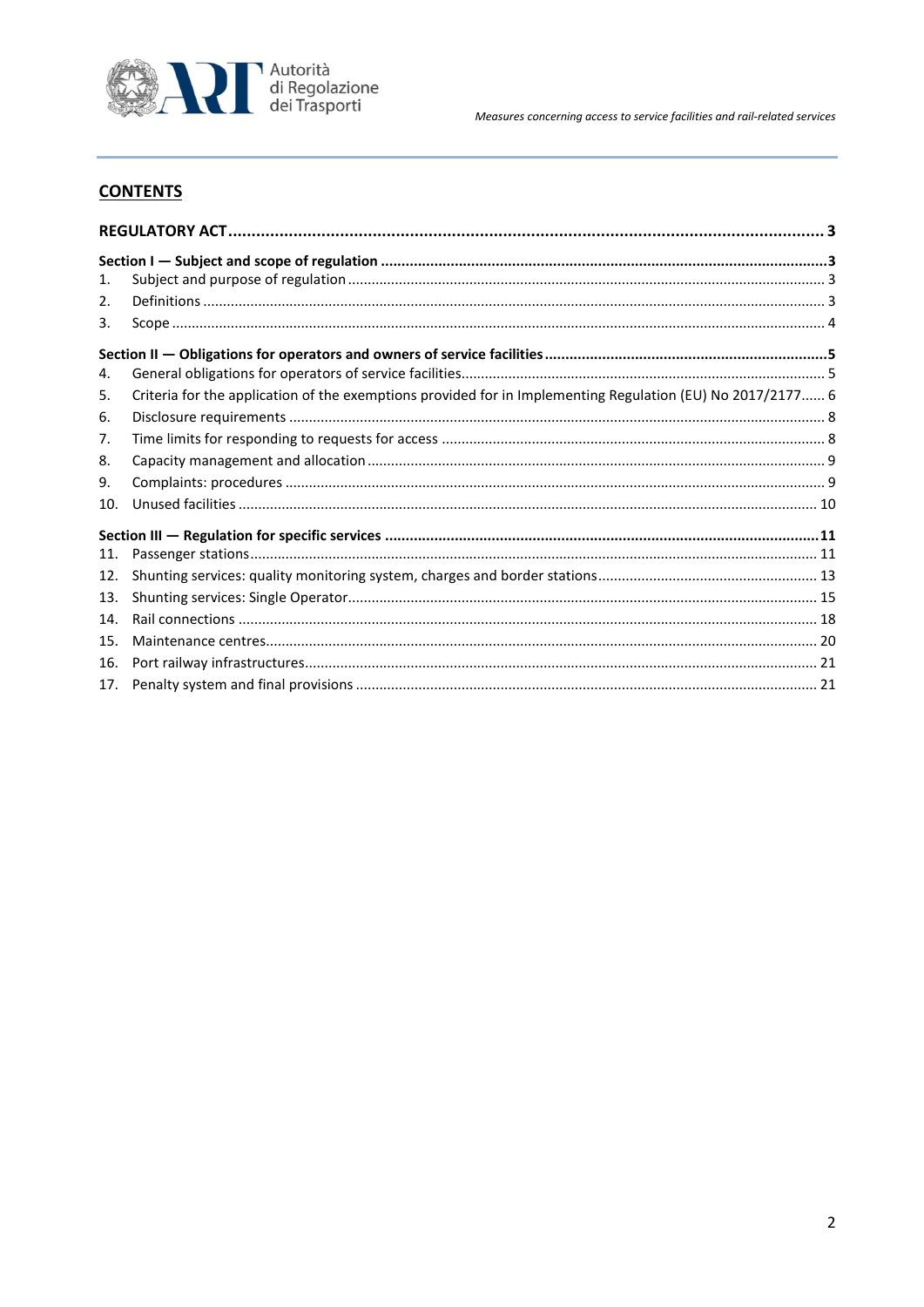

# <span id="page-2-1"></span><span id="page-2-0"></span>**REGULATORY ACT**

# <span id="page-2-2"></span>**Section I — Subject and scope of regulation**

# **1. Subject and purpose of regulation**

**1.1** This Act lays down measures concerning the access to service facilities and rail-related services, in accordance with Article 37 (2) of Decree-Law No 211 of 6 December 2011, Commission Implementing Regulation (EU) 2017/2177 of 22 November 2017 on access to service facilities and rail-related services, hereinafter referred to as Regulation, and Legislative Decree No 112 of 15 July 2015 on *"Implementation of Directive 2012/34/EU of the European Parliament and of the Council of 21 November 2012 establishing a single European railway area (Recast)*", as amended by Legislative Decree No 139 of 23 November 2018, with a view to consolidating and supplementing the regulatory acts adopted by the Authority in the field covered by these measures.

# <span id="page-2-3"></span>**2. Definitions**

For the purpose of this Act, the following definitions shall apply, in addition to the definitions laid down in Article 3 of Legislative Decree No 112/2015 and Article 3 of the Regulation:

- a) **self-supply** *(autoproduzione)*: production of goods and services by a company for its own use, for use of the parent company and of the subsidiaries, in accordance with Articles 7 and 9 of Law No 287 of 10 October 1990;
- b) **railway (operating) area** (*comprensorio*): aggregated system of infrastructures relating to a port, inland terminal or industrial/commercial area consisting of service facilities, other interconnected facilities and one or more railway stations or facilities connected to the railway network, as well as the related connecting rail infrastructure;
- c) **passenger station manager**: operator in charge of the management of the facilities and areas of a passenger station that are functional to and/or necessary for railway operation, in accordance with Article 13 (2) (a) of Legislative Decree No 112/2015, or part thereof;
- d) **Single Operator** *(Gestore Unico)*: operator of the shunting service, as identified by the operators of the railway operating area, that is in charge of marketing and shunting operation, if any, in the railway operating area, with exclusive rights on the parts of the railway area where the shunting services are provided to the benefit of more than one operator of the railway area, without prejudice to the provisions concerning the in-house provision of services and self-supply;
- e) **interconnected facility**: plant where industrial or logistic activities are carried out, including ports and industrial development areas, that is interconnected directly or indirectly to the railway infrastructure through one or more tracks; this includes rail-siding facilities, as defined by Legislative Decree No 112/2015, Article 3 (1) (ss);
- f) **undertaking operating rail passenger services**: railway undertaking operating passenger services, or undertaking providing rail transport services, that uses railway undertakings for traction, or undertaking that provides rail passengers with information and ticketing services on the basis of commercial agreements with the railway undertakings;
- g) **light maintenance:** set of maintenance activities other than heavy maintenance as defined in Article 3 (1) (pp) of Legislative Decree No.112/2015;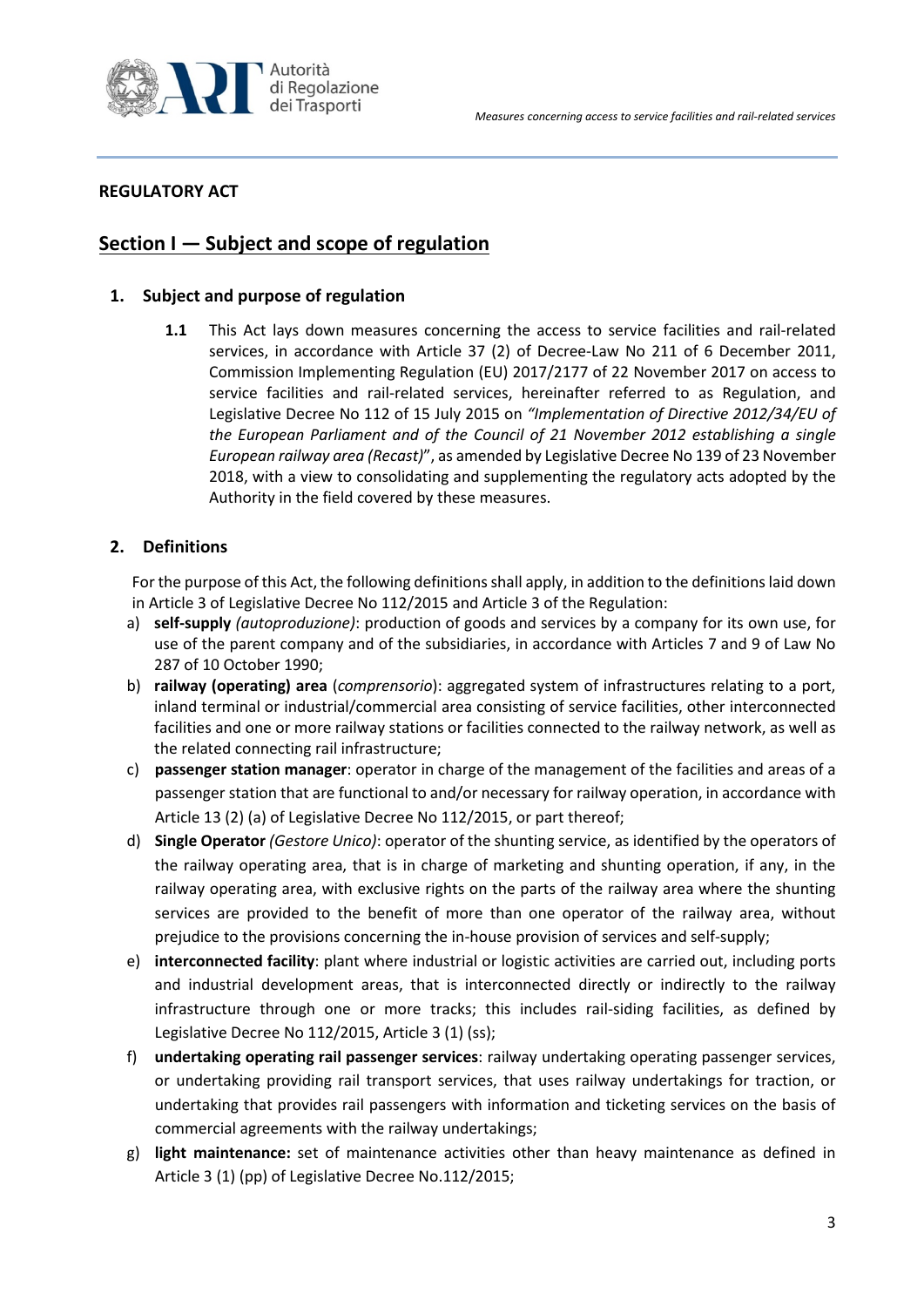

- h) **operator of the railway area** *(operatore comprensoriale)*: public or private entity, which is the owner of parts of the railway operating area where either shunting operations and freight movements (loading, unloading, transhipment) are carried out; where the owner of an area has transferred or assigned the use to other persons, it may delegate them to exercise the rights and obligations arising from these regulatory measures. As regards the state-owned areas falling within the jurisdiction of a Port System Authority (*Autorità di Sistema Portuale,* hereinafter "PSA"), and any other areas for which the shunting service qualifies as a service of general interest within the meaning of Article 6 (4) (c) of Law No 84/1994, the operator of the railway area shall be understood to be the PSA itself, for the purpose of these measures;
- i) **operator of the shunting service**: operator of the service facility providing shunting services;
- j) **operator-in-charge of the shunting service**: person, as identified by the Single Operator, that is in charge of the operation of shunting services in the railway operating area within the remit of the Single Operator;
- k) **heritage rail operator**: operator carrying out rail transport with heritage rolling stock, i.e. rolling stock referred to in Article 3 (1) of Law No 128 of 9 August 2017 laying down *"Provisions for the establishment of tourist railways through the re-exploitation of disused lines or of lines being disused that are located in areas of particular or archaeological value"*;
- l) **railway boundaries**: perimeter, whether or not they coincide with the area owned by the infrastructure manager (hereinafter: IM) within which the latter carries out its activity. For the purpose of the activities pertaining to sidings, it is the perimeter that is determined and in case modified by the IM based on service requirements, including by using connected facilities, and it shall be indicated in the connection contract;
- m) **shunting service**: service for rolling stock movements, including coupling, uncoupling and removal of carriages, from arrival and departure tracks to the loading/unloading points within each production unit, or to the tracks intended for other railway services, and vice-versa; in border stations, shunting service also means the movement of rolling stock needed to enable a train coming from a foreign network to continue its journey on the Italian network, and vice-versa;
- n) **border station**: station connecting foreign networks, that is located in the Italian territory;
- o) **freight terminal:** set of facilities for freight transport that are interconnected to rail networks and are attributable to the service facilities referred to in Article 13 (2) (b), (c), (d) and (g) of Legislative Decree No 112/2015, that are subject to the obligations laid down in this Decree, in the Regulation and in this regulatory act.

## <span id="page-3-0"></span>**3. Scope**

**3.1** The regulatory measures provided for in this act shall apply to all operators of service facilities that are interconnected to the railway networks referred to in Article 1 (1) (a) and (4) of Legislative Decree No 112/2015 (hereinafter: the operators), including the entities that are responsible for the performance of the services carried out therein (hereinafter also: the providers). Infrastructure managers, owners of service facilities and entities applying for the connection to the railway infrastructure are also subject to these regulatory measures.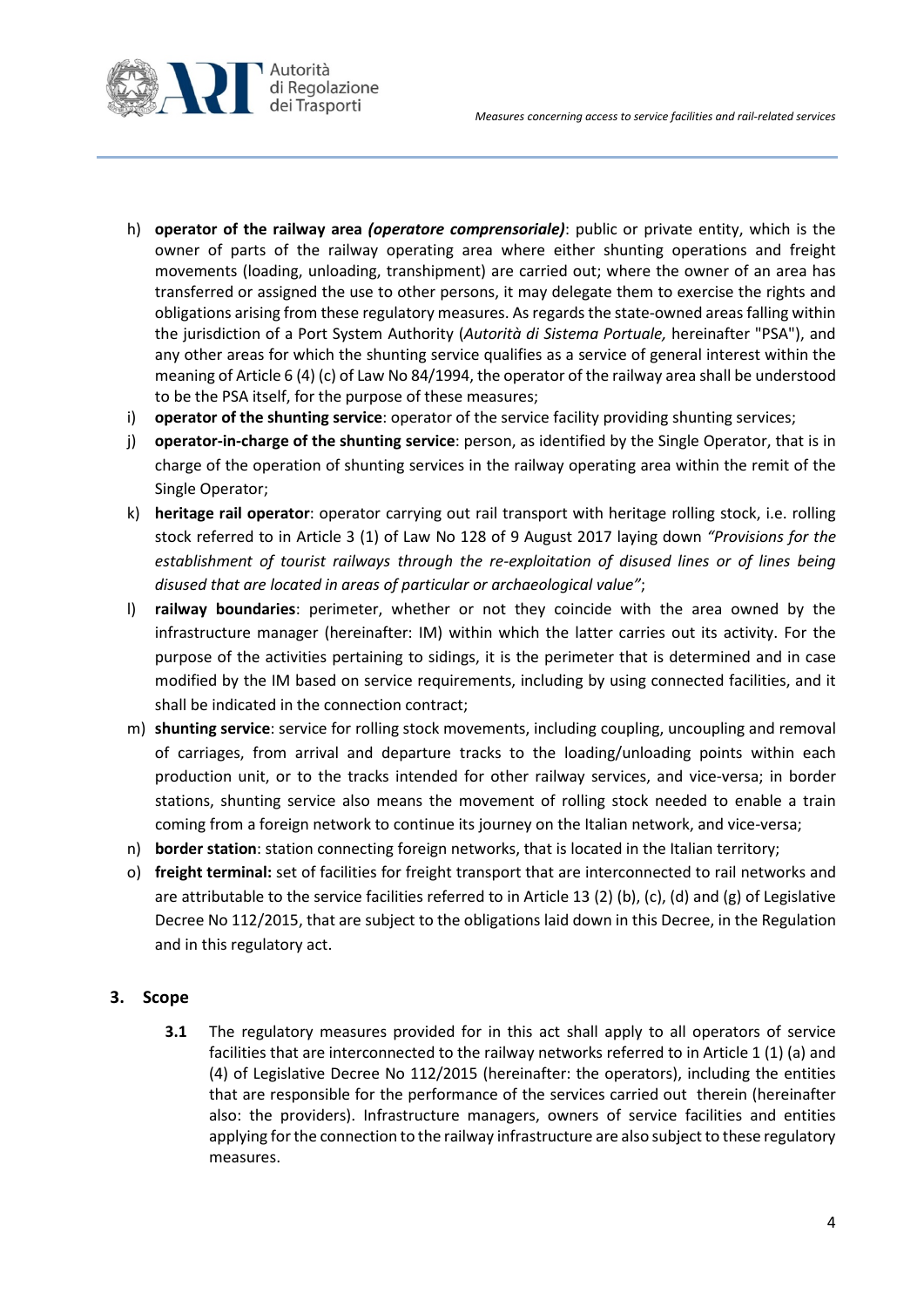

- **3.2** Excluded from the scope of these regulatory measures, with the exception of measure [14,](#page-17-0) are the entities in charge of the management of private infrastructures — which are interconnected to the railway networks falling within the scope of Legislative Decree No 112/2015 — that are used only for the freight operations of the owner of these infrastructures, as well as the service providers within such infrastructures. The exclusion shall not apply where the private infrastructure is necessary for access to essential service facilities for the provision of transport services or where it serves or is likely to serve more than one final customer.
- **3.3** Within 120 days of the date of publication of this regulatory act, the operators of interconnected facilities shall notify, on the basis of the operating instructions that will be published by the Authority on its website within 30 days of the above date of publication, a declaration to the effect that they fall or do not fall within the scope of application under Measure 3.

The Authority shall assess, on the basis of the developments of the relevant markets, the desirability of repeating the notification process, at least every two years.

- **3.4** The operators of interconnected facilities are required to notify the Authority in due time that the conditions for their exclusion or inclusion in the scope of this regulatory act are no more in place. These reports shall be assessed by the Authority, that shall communicate the outcome thereof within six weeks of receipt of all relevant information, with following publication on its institutional website.
- **3.5** The Authority shall publish on its website the lists of the operators of service facilities that have notified the declaration referred to under 3.3, and any following updates, taking also into account the communications referred to under 3.4.

# <span id="page-4-1"></span><span id="page-4-0"></span>**Section II — Obligations for operators and owners of service facilities**

## <span id="page-4-3"></span>**4. General obligations for operators of service facilities**

**4.1** Access to service facilities shall be granted to applicants on equitable, non-discriminatory and transparent conditions, on the basis of a charging system that is characterized by management production efficiency and cost containment for users.

The services provided to applicants in the service facilities shall be organised and operated in compliance with the principles of transparency, equity and non-discrimination, by ensuring, according to measurable criteria, the maximisation of management production efficiency and the cost containment for users.

Article 13 (9) and (11) of Legislative Decree No 112/2015 identifies, among all service facilities, the additional and ancillary services for which specific legal and regulatory provisions apply. In accordance with Article  $6(1)$  of the Regulation, the Authority may request the reasons why a rail-related service is designated as basic, additional or ancillary.

- <span id="page-4-2"></span>**4.2** The operators of service facilities shall:
	- adopt, within 180 days of the date of publication of this regulatory act, a system to ensure minimum quality standards of the services provided, as well as a penalty system that is related and proportionate to the compensation for the provided services. This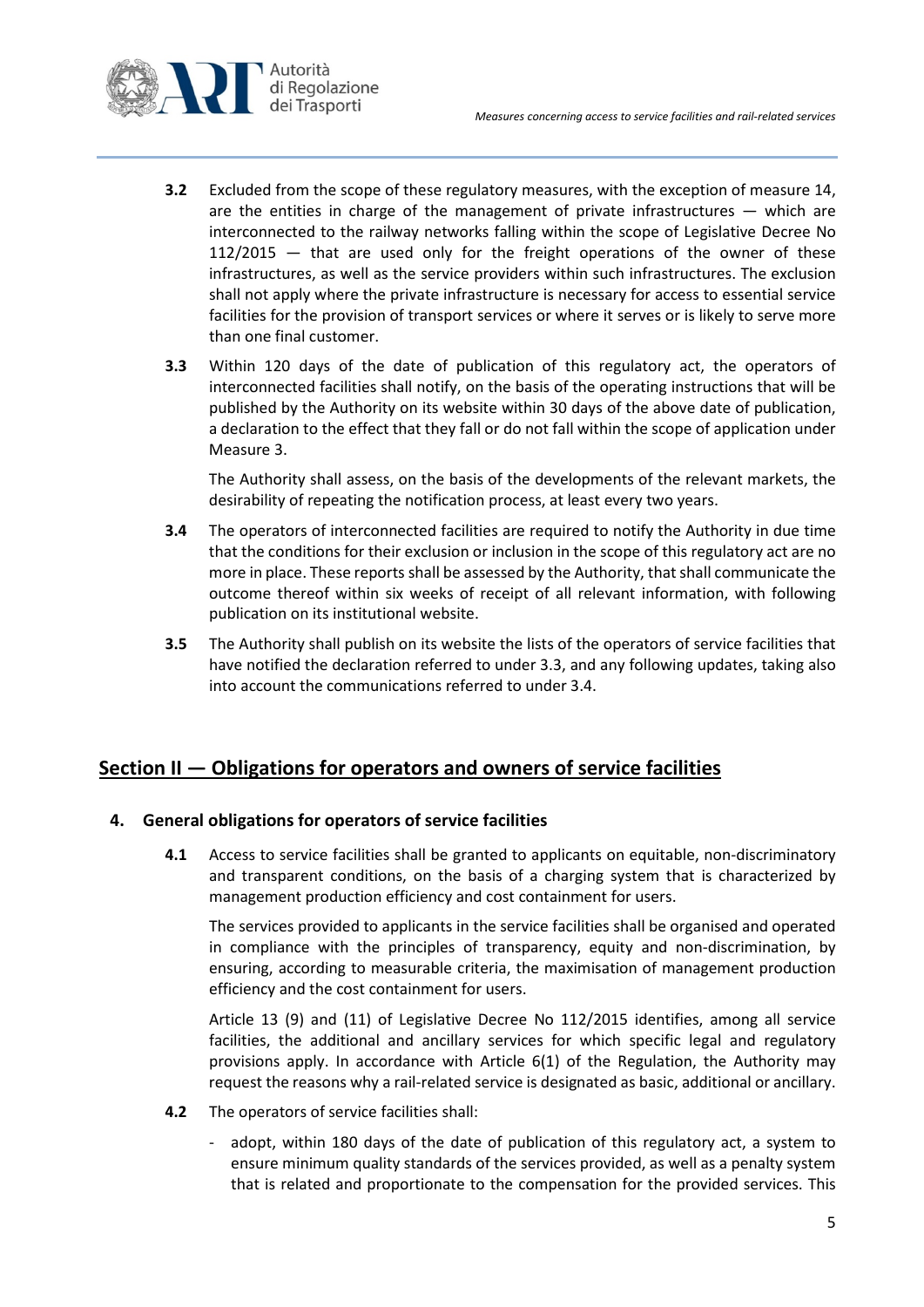

system of guarantees and penalties shall be published by the operators of service facilities for the purpose of the consultation with users at least 40 days before its adoption, in order to allow the parties concerned to submit their comments and proposals for assessment by the service facility operators that will provide a reasoned reply;

publish on their websites, on a monthly basis and for each service, the quality standards supplied, together with indicative information on the available capacity.

# <span id="page-5-1"></span><span id="page-5-0"></span>**5. Criteria for the application of the exemptions provided for in Implementing Regulation (EU) No 2017/2177**

- **5.1** A request for exemption from the application of all or some of the provisions of Commission Implementing Regulation (EU) 2017/2177 of 22 November 2017 on access to service facilities and rail-related services (hereinafter: Regulation), with the exception of Article 4(2) (a) to (d) and (m) and Article 5 thereof, and from the application of measures [7,](#page-7-1) [8](#page-8-0) and [10](#page-9-0) of this Regulation, without prejudice to the application of Legislative Decree No 112/2015, may be lodged by operators of service facilities operating the following service facilities or providing the following services:
	- a) service facilities or services that have no strategic importance for the functioning of the rail transport market. For the purposes of assessing the lack of strategic importance, in the context of its case-by-case assessments, the Authority shall take into account, *inter alia*:
		- for freight terminals and related services, the rail traffic accounting for less than 2.000 average annual wagons, with reference to the last two years of operation;
		- for other facilities referred to in Article 13 (2) (c), (d), (f) and (i) of Legislative Decree No 112/2015 and related services, whether such facilities are not operated or provided by operators under the direct or indirect control of a controlling entity pursuant to Article 3(7) of the Regulation, or of an infrastructure manager;
		- unused residual capacity that is relevant for the reference market;
	- b) service facilities that are operated, or services that are provided, in a competitive market that is characterised by a number of competitors providing comparable services. The operators shall justify the request for exemption by supplying information that is suitable for attesting the presence of an appropriate degree of competition, and by providing detailed information on the following:
		- substitutability of the facility or service within the market concerned, to be defined according to the technical features of the facility or service and to the types of its users, as well as with regard to the type of specialisation and categories of goods that are served or may be served by the competing facilities;
		- relevant geographical area, in terms of distance and relevant characteristics of the rail network to which the competing facilities are connected;
		- existing level of competition (in terms of number of operators on the market concerned and their market share), level of potential competition (including in terms of available capacity and possible growth in the capacity of competing facilities), absence of barriers to entry and existence of user's bargaining power, any existing self-supply of services;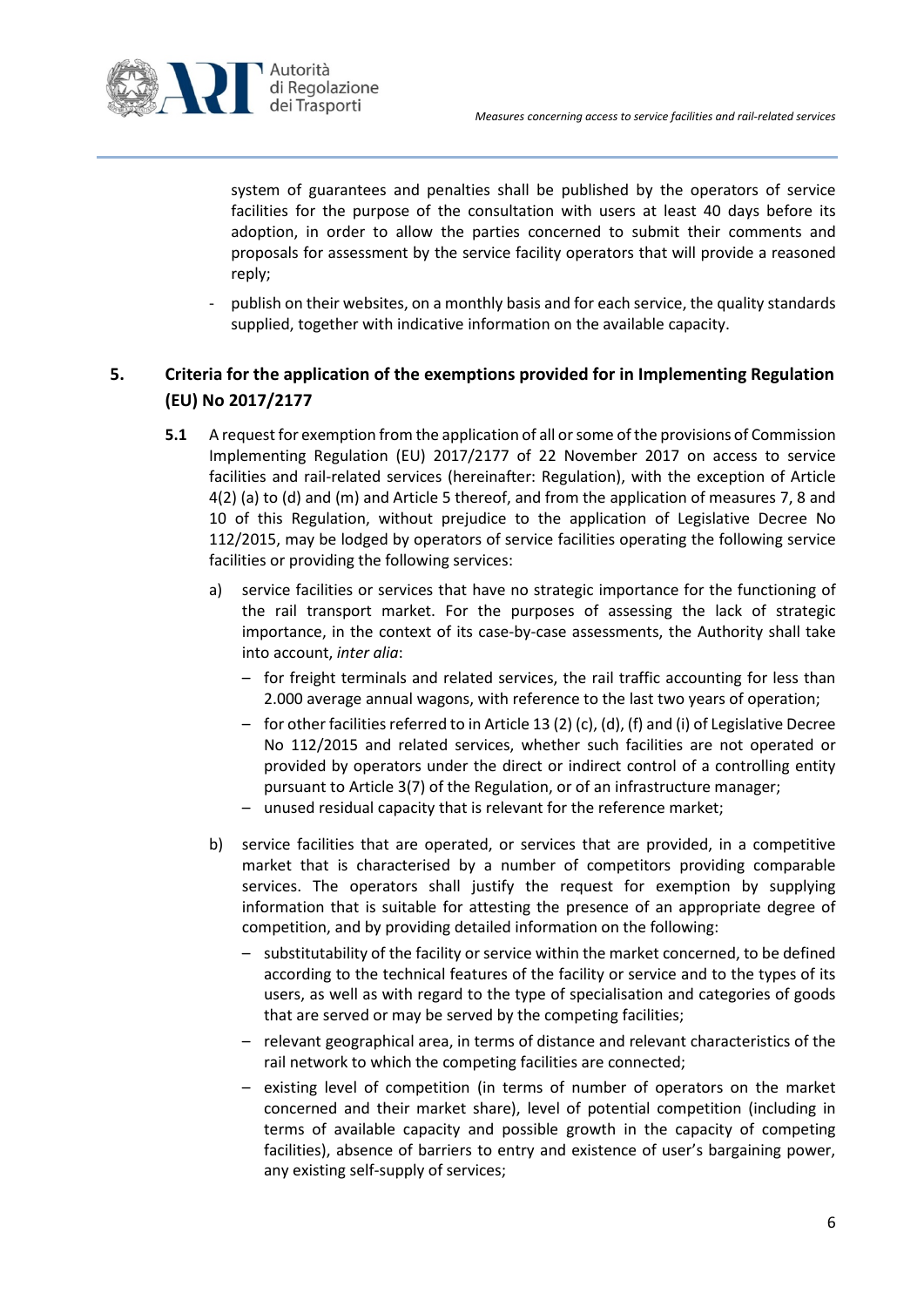

- c) service facilities or servicesfor which the application of the Regulation could adversely affect the functioning of the relevant market. The operators shall duly justify the request for exemption, showing the possible negative impact of the application of the Regulation on the market in which the facility operates, by indicating, in particular, which articles/paragraphs of the Regulation are causing this effect and by providing all necessary economic and quantitative elements for the assessment by the Authority, taking into account, *inter alia*, the impact on:
	- i. level of competition in the relevant market;
	- ii. level of efficiency of the management of facilities and services;
	- iii. economic sustainability of the management of facilities and services;
	- iv. charges for users.
- **5.2** Any request for exemption must be properly justified with appropriate and complete quantitative and qualitative elements, on the basis of the information provided separately for the different types of service facilities or services referred to under [5.1](#page-5-1) (a), (b) and (c), and prove that they do not belong to the categories referred to unde[r 5.3.](#page-6-0) In assessing the exemption requests, the Authority shall take into account the common principles established by IRG-Rail in "*18 (7)Common principles on granting exemptions under Article 2 (2) of Commission Implementing Regulation (EU)* No 2017/2177", as published on the Authority's website. Within six weeks of receipt of all relevant information, the Authority shall take its decisions and ensure their publication on its website.
- <span id="page-6-0"></span>**5.3** In any case, the exemption shall not apply to the operators that operate service facilities or provide services falling under one of the following categories:
	- a) passenger stations;
	- b) facilities or services under direct or indirect control, including *de facto* (as specified in Article 2359 of Civil Code), of a controlling entity pursuant to Article 3(7) of the Regulation, or of an infrastructure manager, or of a relevant economic operator;
	- c) facilities interconnected to parts of the railway infrastructure belonging to the network of rail freight corridors, as defined in Regulation (EU) No 913/2010, and related services;
	- d) facilities or services that were subject, for at least one third of the years following their entry into operation, to congestion by reason of which it was not possible to adequately satisfy requests for access or supply, at least once during each of those years, whether or not consecutive;
	- e) facilities, including in port, and related services;
	- f) facilities included in areas which have identified a Single Operator, as provided for in measure 13 of this regulatory act.
- **5.4** A request for exemption from the application of all or some of the provisions of the Regulation may be lodged by the operators of service facilities that are intended to be used exclusively by heritage railway operators for their own needs.
- **5.5** Operators receiving exemptions granted under this measure are required, within the time limits and in accordance with the procedures laid down in the measure granting the exemption, to notify the Authority that the conditions for granting the exemption no longer apply. The Authority shall withdraw or amend the exemption if, as a result of a reasoned request or an alert, or on the basis of information collected by the Authority, it is verified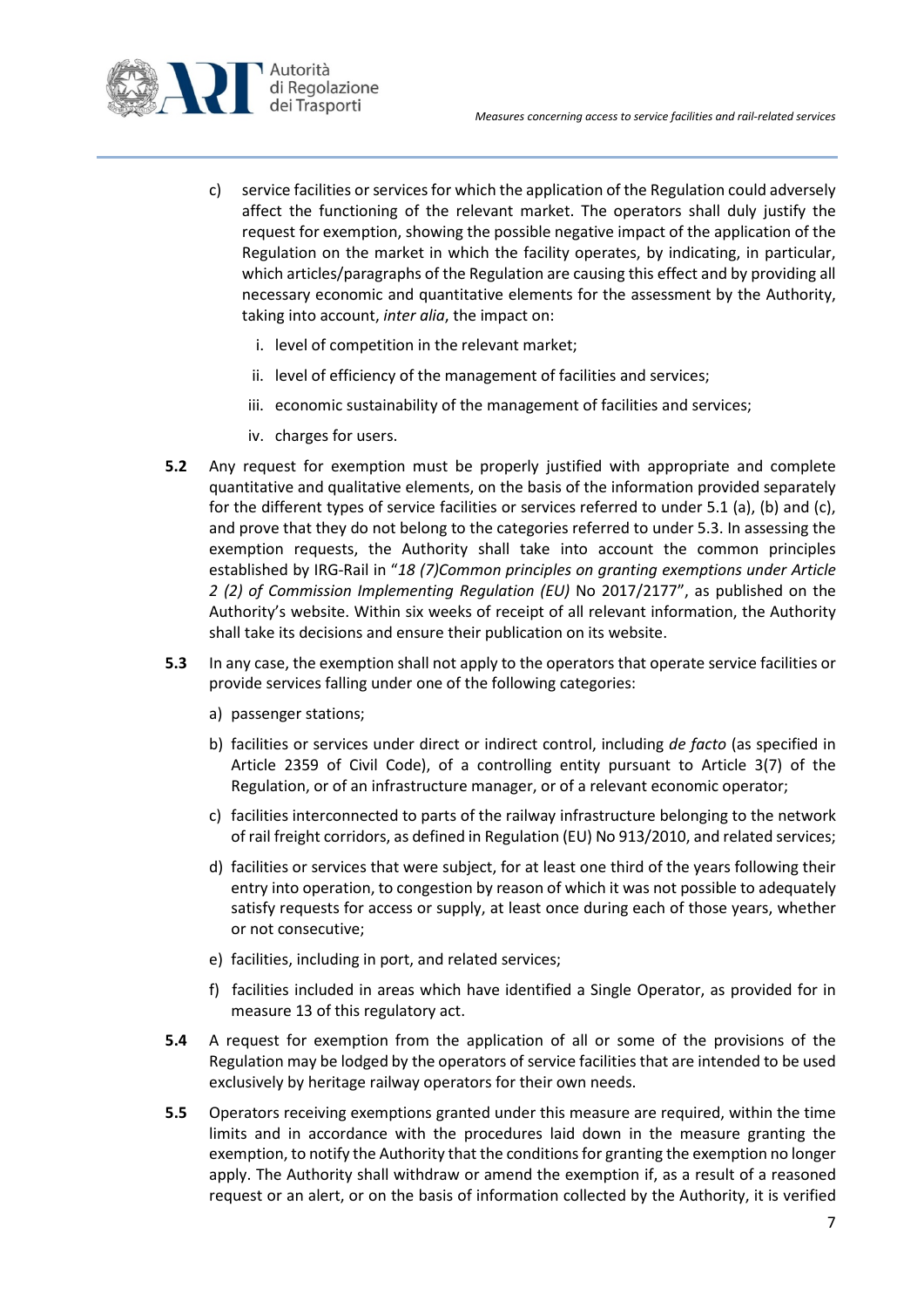

that the conditions for granting the exemption are no longer met, or that a different identification of the provisions of the Regulation, for which the exemption was granted, is needed.

**5.6** The withdrawal or amendment of the exemption referred to under 5.5. shall be provided for by the Authority following a procedure, in consultation with the parties concerned, to be concluded within six weeks of receipt of all relevant information; the relevant decision shall be published on the Authority's website.

## <span id="page-7-0"></span>**6. Disclosure requirements**

**6.1** Operators of service facilities shall comply with the obligation laid down in Article 5(1) of the Regulation, within the time limit and according to the procedures specified by the infrastructure manager to whose network the facilities are connected, as referred to in paragraph 2 of that Article. The obligation shall in any case be fulfilled through the European *Rail Facilities Portal* as well. [1](#page-7-3)

In the first year of application of the Regulation, the above time limit, if it is not yet identified by the railway infrastructure managers, is set at the  $30<sup>th</sup>$  of October 2019. Infrastructure managers shall update their 2020 Network Statements accordingly and ensure the timely publication thereof.

- **6.2** For the service facilities description, the operators of service facilities shall use the model published on the IMs' websites. The IMs shall publish on their websites the updated version of the common model drawn up by the association of European national infrastructure managers *(RailNetEurope*) in accordance with Article 5(2) of the Regulation and have it translated into Italian.
- **6.3** By the 30th of October 2019, the operators of service facilities shall communicate to the Authority any negative outcome of the coordination activities referred to in Article 5(4) of the Regulation, in order to allow the Authority to make a decision to designate one of the operators of the service facility to comply with the obligation laid down in Article 5 (1) of the Regulation.

#### <span id="page-7-1"></span>**7. Time limits for responding to requests for access**

- **7.1** Paragraphs [7.2](#page-7-2) through [7.5](#page-8-2) identify the time limits by which the service facility operators shall respond to the requests for access to service facilities and to rail-related services, including additional and ancillary services; this is without prejudice to the possibility for operators to identify shorter deadlines and publicise them in accordance with Article 4 (2) (f) of the Regulation.
- <span id="page-7-2"></span>**7.2** Operators of service facility shall respond to the requests without undue delay and in any event no later than the following time limits by communicating:
	- a) within 30 days, the acceptance of the request or, where applicable, of any grounds that prevent or could prevent the request from being accepted, e.g. existence of a conflict with other requests received;

<span id="page-7-3"></span> $\frac{1}{1}$ <https://railfacilitiesportal.eu/>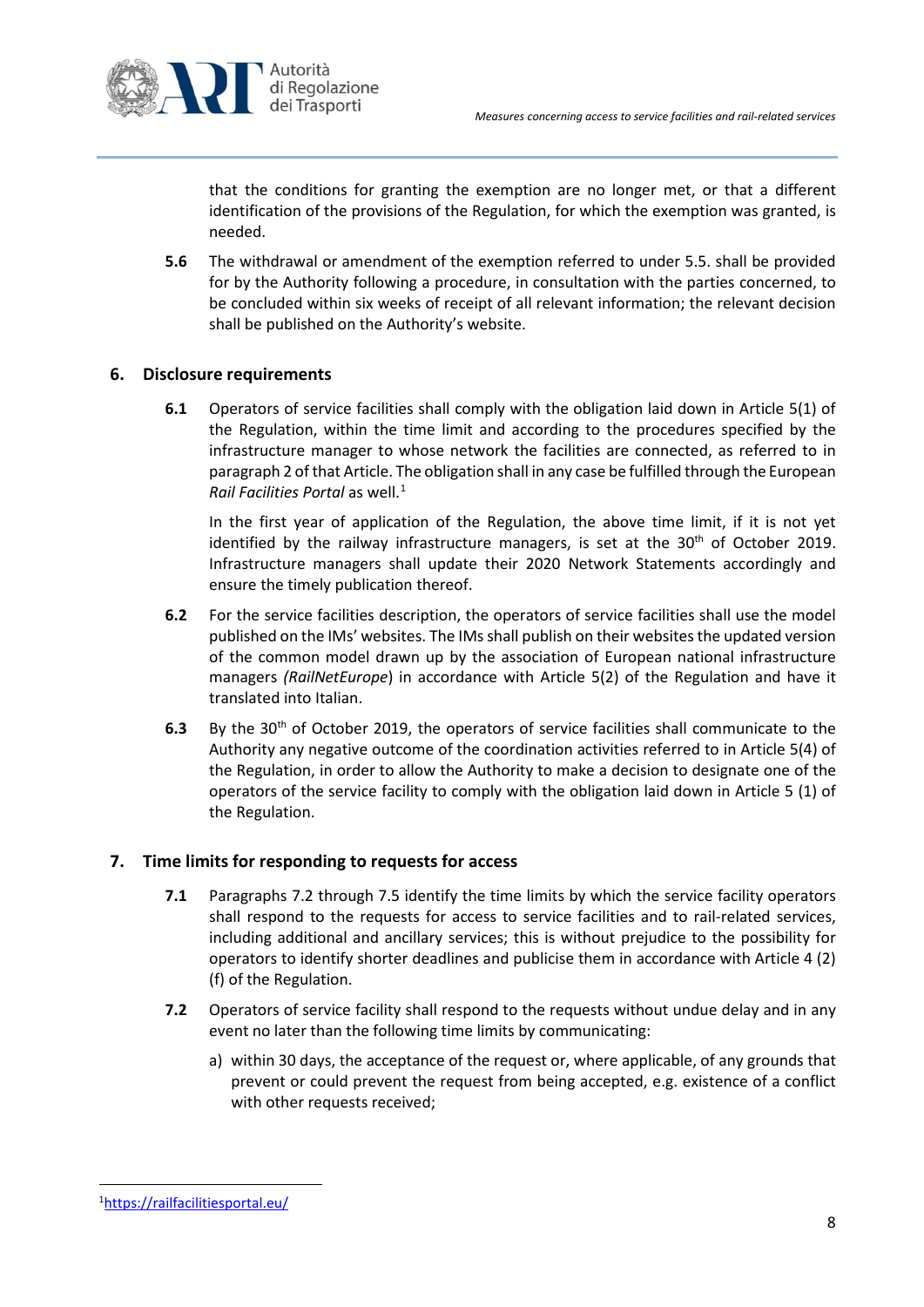

- b) within 45 days, in case of conflicting requests, the outcome of the coordination procedure and the following application of the priority criteria referred to in Articles 10 and 11 of the Regulation;
- c) within 90 days, if it has not been possible to comply with a request through the coordination procedure, the outcome of the following procedure for identifying and assessing viable alternatives, as provided for in Articles 12 and 13 of the Regulation.
- **7.3** The time limits referred to under 7.2 are calculated as of the date of receipt of the request. Where the operator of the service facility has established a time limit for the submission of requests, the time limits referred to under 7.2 shall be calculated for the requests received in due time as of the expiry of the above time limit. The operator of the service facility shall also reply to late requests, provided that compliance with the deadline is a priority for the purpose of capacity allocation, as required by Article 11 of the Regulation. Operators of service facilities may also identify a period after this time limit of up to 45 days during which the processing of late requests is suspended. In accordance with Article 9 (4) and (5) of the Regulation, for service facilities and rail-related services referred to under (2) (e) and 4 (e) of Annex II to Directive 2012/34/EU, the processing of requests shall be suspended as long as it is necessary to assess the technical compatibility of the rolling stock with those facilities and equipment, and the applicant shall be informed accordingly.
- **7.4** The service facility operator shall respond to requests for access to the service facilities and the services listed in Annex II (2) (a) to (d) and (f) to (i) of Directive 2012/34/EU that are related to the requests for capacity provided for in Article 30 of Legislative Decree No 112/2015, within 5 working days of the date of receipt of the request.
- <span id="page-8-2"></span>**7.5** The time limits provided for in the commitments approved by Authority's Decision No 66/2015 concerning requests for location of ticketing services, mobile information desks, reception and assistance inside passenger stations shall remain applicable.

## <span id="page-8-0"></span>**8. Capacity management and allocation**

- **8.1** Applicants and operators of service facilities may jointly request the Authority, no laterthan 15 days before the date set for the initiation of the coordination procedure provided for in Article 10 of the Regulation, to participate therein as observers.
- **8.2** In cases where the request for access to a service facility referred to in Article 13 (2) of Legislative Decree No 112/2015 could not be met following the application of the coordination procedure laid down in Article 10 of the Regulation and the service facility is close to congestion, the operator of the service facility shall inform the Authority within 10 days of the expiry of the time limits laid down in measure [7,](#page-7-1) explaining the reasons for the negative outcome of the coordination procedure, so as to allow ART to adopt the decisions within its remit.

#### <span id="page-8-1"></span>**9. Complaints: procedures**

**9.1** Where the applicant lodges a complaint with the Authority against decisions taken by the operator of a service facility, the Authority shall examine the complaint in accordance with Articles 13 and 14 of the Regulation, request the relevant information and enter into consultations with all interested parties within one month of receipt of the complaint.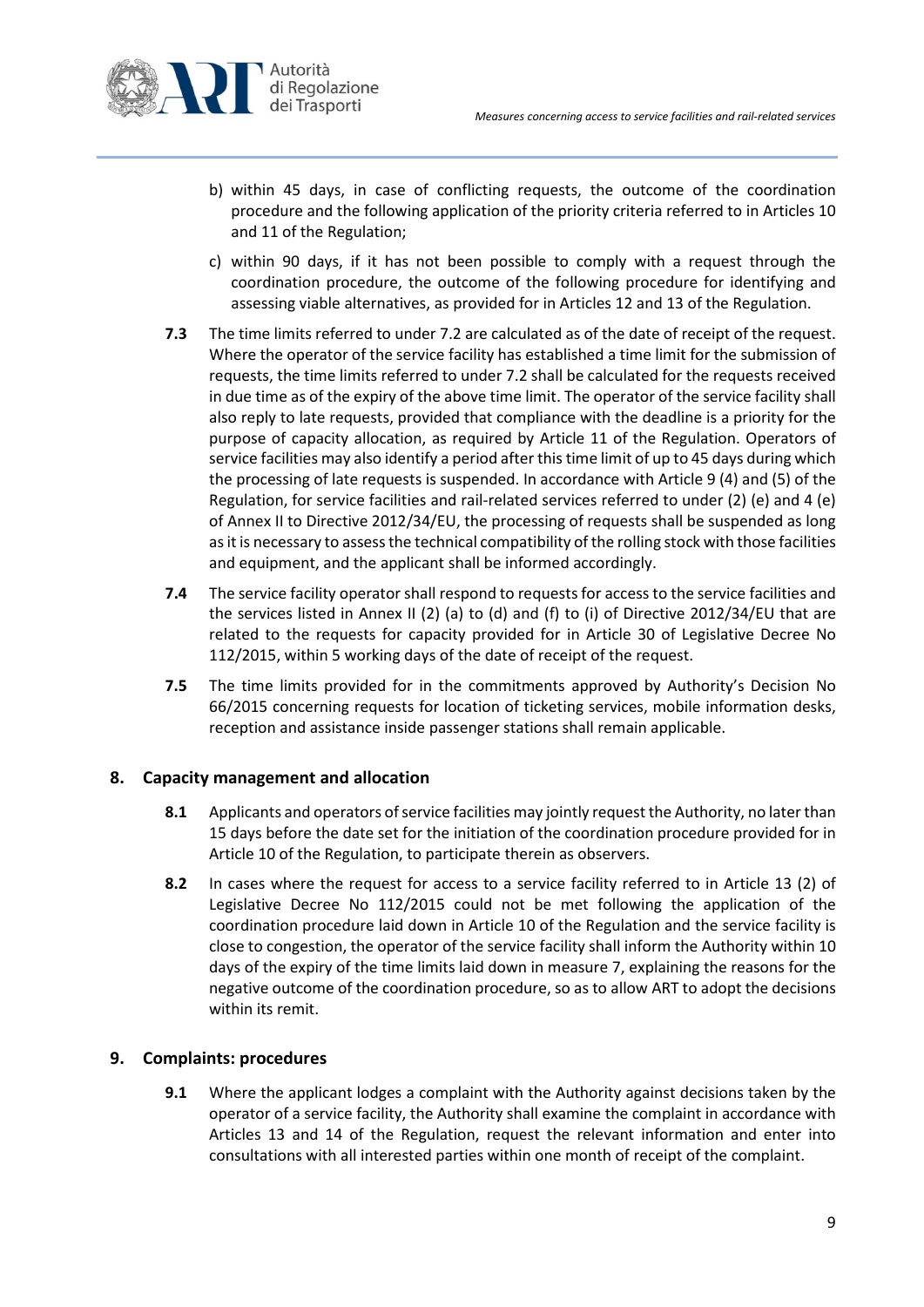

- **9.2** When the Authority identifies, on the basis of the information collected, the conditions for the exercise of the powers provided for in Article 13 (7) and Article 37 of Legislative Decree No 112/2015, it shall initiate a proceeding aimed at taking the necessary measures to remedy the situation.
- **9.3** The proceeding shall be concluded within a reasonable time, as indicated in the decision initiating it, and, in any event, shall not exceed six weeks of the receipt of all relevant information.

#### <span id="page-9-0"></span>**10. Unused facilities**

**10.1** Owners of the service facilities referred to in Article 13 (2) of Legislative Decree No 112/2015, in which the operator initiated an even partial reconversion process, that was launched before the expression of interest referred to in Article 15 of the Regulation, shall inform the Authority thereof by sending the necessary documents so as to allow ART to assess its plausibility. The Authority shall make its assessment within six weeks of receipt of all relevant information; if the assessment is negative, the Authority shall require the publication of the availability of the facility as being for lease or rent, as a whole or in part.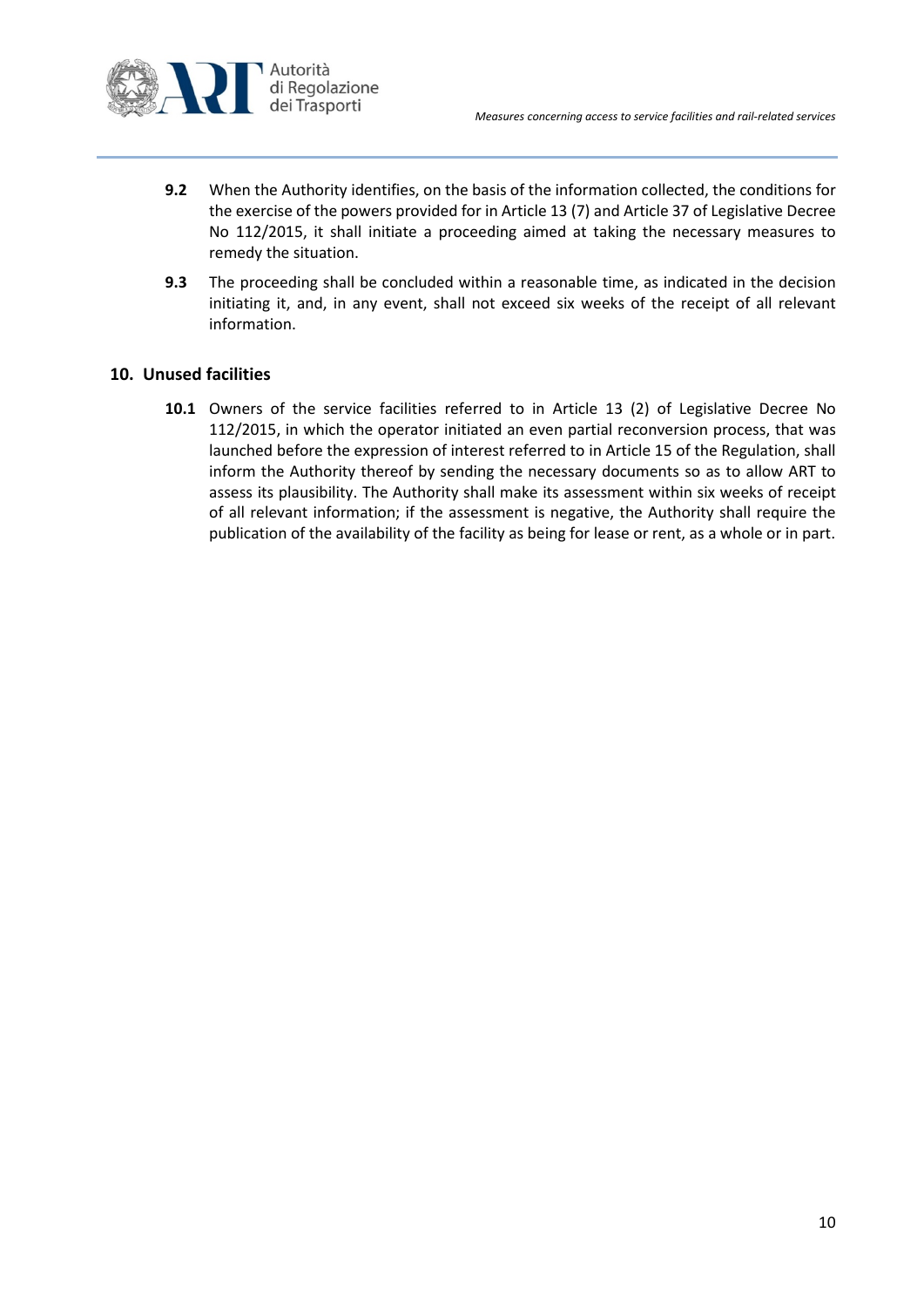

# <span id="page-10-1"></span><span id="page-10-0"></span>**Section III — Regulation for specific services**

#### **11. Passenger stations**

- **11.1** Available areas and services shall be allocated to any undertaking operating in rail passenger services on the basis of transparent and non-discriminatory criteria, at the station where it provides or intends to provide its services, for the supply to its customers of ticketing services (automatic and not), reception and assistance to passengers and information desks. These criteria should ensure equal and adequate visibility and accessibility for travellers to all undertakings concerned.
- **11.2** Promotion of services and access to advertising space in the station where it is requested should be guaranteed to all undertakings operating in rail passenger transport under nondiscriminatory conditions.
- **11.3** Any contract concluded between undertakings operating rail passenger services and station managers, which may be related to the services referred to in Article 13 (2) (a) of Legislative Decree No 112/2015, shall comply with the following criteria:
	- a) identification, in agreement with the undertaking operating rail passenger services, of service level agreements (SLA) that ensure the quality of the services rendered, with an accurate identification thereof. These services should include information to users, in order to ensure prompt, timely and accurate information to passengers on train arrivals/departures (time, delay, track, placement of carriages on track, where applicable);
	- b) cost-oriented charges, plus a reasonable profit;
	- c) duration, including multiannual, subject to the right to equal and non-discriminatory access of other undertakings operating rail passenger services to the station and to its services.
- **11.4** The functional and necessary structures for railway operation, as referred to in Article 13 (2) (a) of Legislative Decree No 112/2015, include  $-$  among others  $-$  the areas required by railway undertakings so as to provide reception and assistance to their customers. Within four months of the date of publication of this regulatory act, station managers shall provide to supplement the charging systems drawn up pursuant to the Authority's Decision No 96/2015 as necessary, and to comply with all the obligations laid down in Legislative Decree No 112/2015 and in the Regulation.
- **11.5** Where the station manager refuses a request for specific areas for the provision of ticketing services, assistance, reception and information desks, as this is in conflict with another request or concerns already allocated areas, and the applicant lodges a complaint with the Authority in accordance with Article 13 (7) of Legislative Decree No 112/2015, in the examination of the complaint, the Authority shall, in particular, take the following elements into account, where relevant, in addition to those referred to in Article 14 of the Regulation:
	- location, extent and level of use (in terms of number and tickets sold and number of passengers served) of any areas that may be already assigned to the applicant in the same station;
	- location, extent and level of use of areas which may be already assigned to other undertakings operating rail passenger services in the same station to which the complaint relates;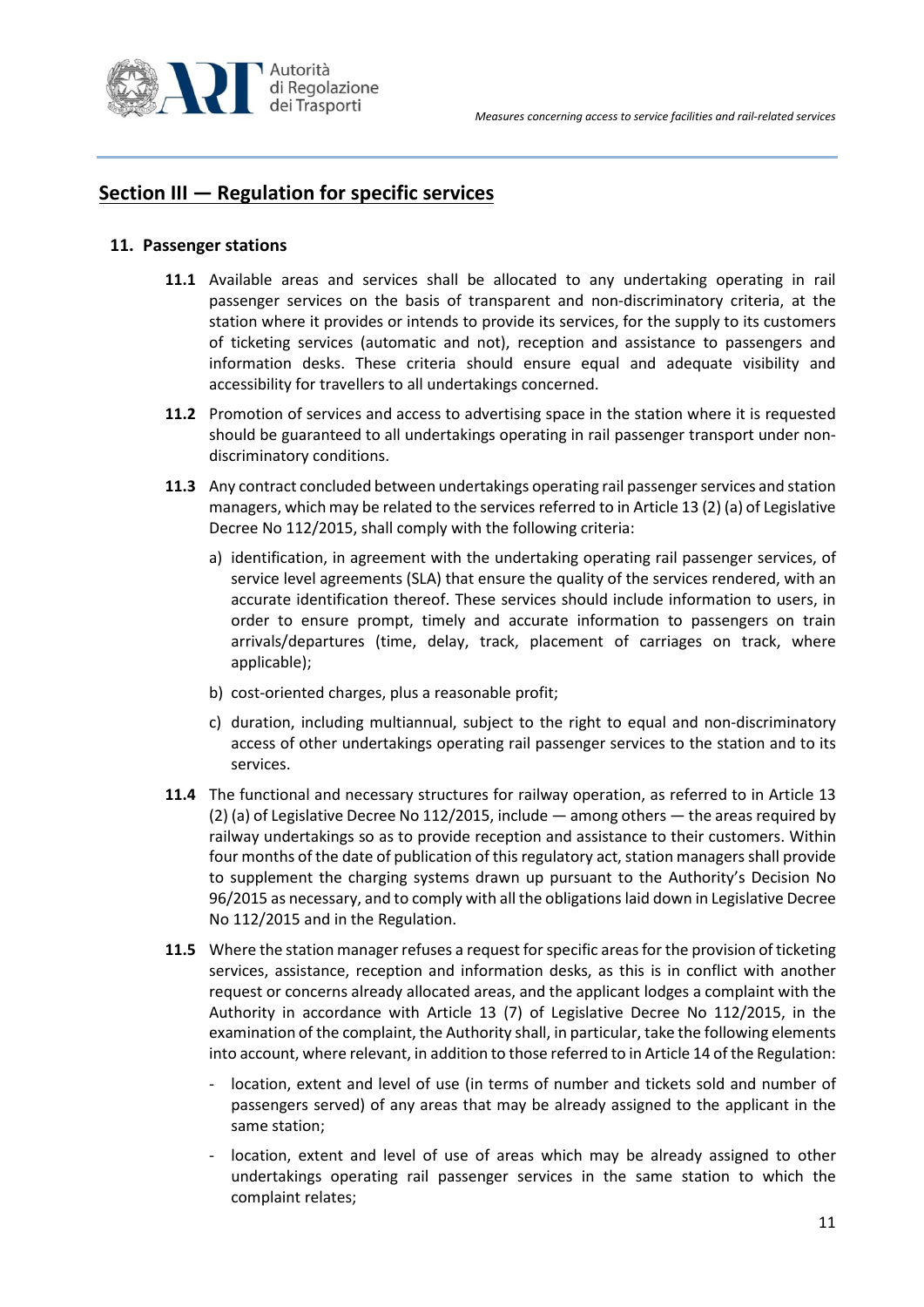

- number and extent of the areas requested and obtained at other stations in the national territory, both by the applicant and by other undertakings operating rail passenger services in the same station to which the complaint relates, and level of use of these areas.
- **11.6** For passenger stations where several undertakings operate rail passenger services, and for all passenger stations with more than 50 trains per day with commercial stops, the station manager shall:
	- publish the station plan, that indicates size, location and lease availability, areas allocated to undertakings operating rail passenger services for the provision to their customers of ticketing services (automatic and not), reception (with restricted/free access), assistance and information desks, as well as size and location of the areas used for commercial activities. Only for stations including Open Access services*,* as well as the stations serving (or next to) an airport, the plan shall be submitted for consultation of the relevant stakeholders and shall also indicate the closing dates for leasing the areas already allocated to the provision of services that are functional to rail transport, and in particular those for ticketing services (automatic and not), reception (with restricted/free access), assistance and information desks, as well as any other relevant information on any modification of existing areas or creation of new areas with similar purposes.

The plan shall be drawn up and updated annually in accordance with the following time schedule: the draft plan for year  $X + 2$  shall be submitted for consultation, if it is so required, by the 30<sup>th</sup> of June of year X and adopted and published according to the same procedures and the same timeframe as the service facility description; after its adoption, any amendments for exceptional and unscheduled needs involving a reduction or reallocation of the areas intended for services that are functional to rail transport, shall be communicated to the Authority and to all stakeholders at least 30 days in advance of the entry into force of such amendments, that shall be accompanied by a report giving the reasons therefor;

- in order to provide information to the parties involved in the consultation, if so required, shall publish on its website by the  $30<sup>th</sup>$  of June each year, or provide the infrastructure manager for inclusion in the network statement, the following data referred to the previous year, for each station within its remit and within the limits of its direct availability: number of train arrivals (end of commercial service), departures (origin of commercial service) and in transit with commercial stop; area assigned to undertakings operating passenger rail services broken down by (i) ticketing services (automatic and not), (ii) reception and assistance, (iii) information desks;
- may assign to commercial activities the areas reserved for undertakings operating rail passenger services that were not requested by the latter, while providing in the relevant contracts for an early termination clause, to be exercised in the event such undertakings request these areas for the purpose of using them as functional and necessary facilities for rail operation. The request shall be filed at least 7 months before the first working timetable referred to therein. The station manager may establish conditions for applicants, which should be proportionate, transparent and non-discriminatory, to protect their legitimate expectations of future revenues and use of station areas. The above timing and conditions, including the areas to which they refer, shall be published in the service facility description.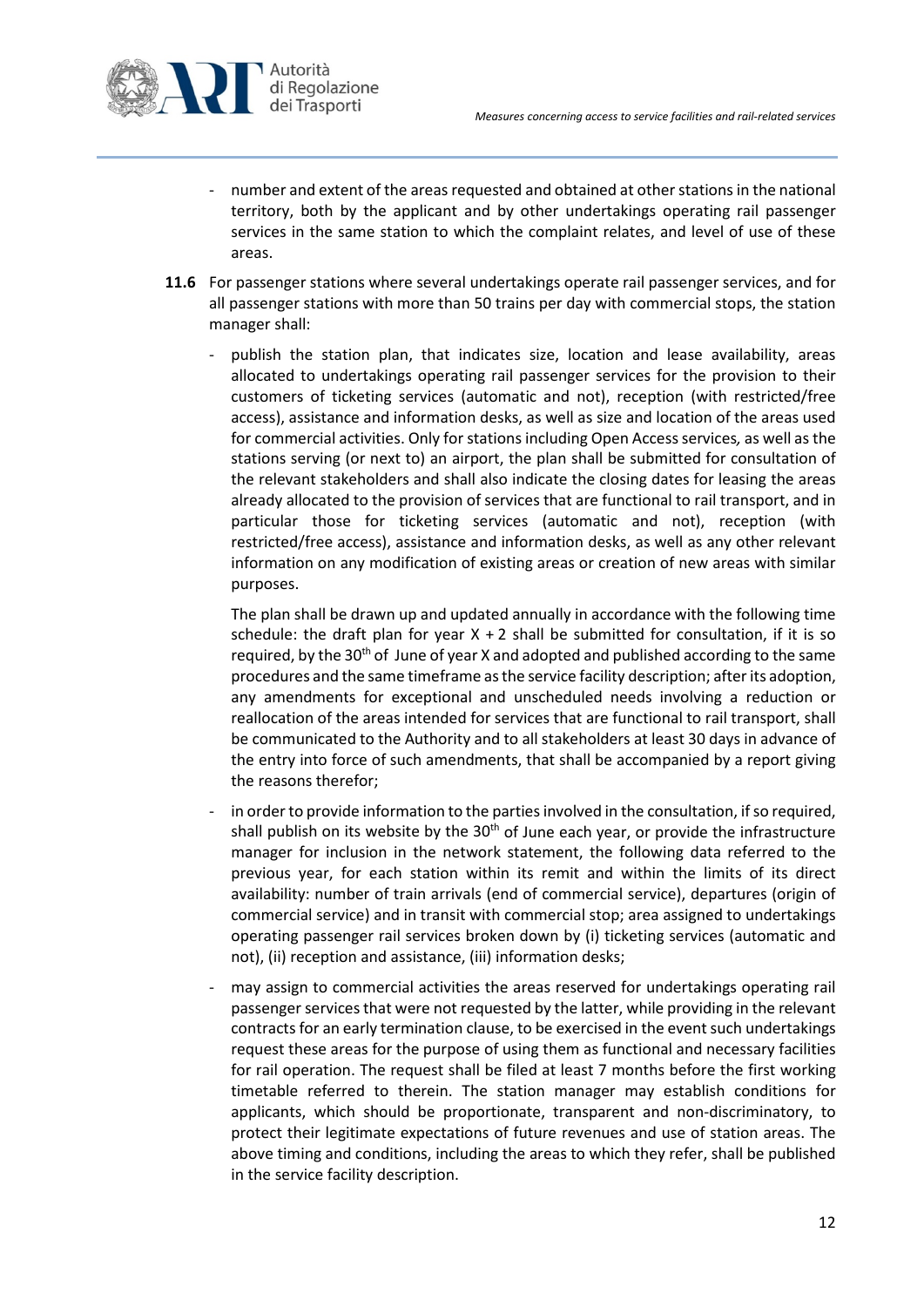

## <span id="page-12-0"></span>**12. Shunting services: quality monitoring system, charges and border stations**

- **12.1** Paragraphs [12.2](#page-12-1) through [12.4](#page-13-0) of this measure shall apply to all operators of shunting services operating in service facilities with D-O traffic exceeding 40 train/month or 450 train/year, as well as at border stations.
- <span id="page-12-1"></span>**12.2** Upon implementation of paragraph [4.2,](#page-4-2) operators of shunting services shall adopt in their model contracts a quality monitoring system for the services supplied; the monitoring system of the quality levels of the shunting service provided (in particular, with reference to the waiting time for the execution of the required activities) shall include at least the following:
	- a) upon implementation of each working timetable and of the changes that have a significant impact on the organisation of service facilities, the operator of the shunting service shall draw up and update (in collaboration with the applicants, the IM, other facility operators) a planning document indicating the train arrival and departure times, as well as all the operations to be carried out after the train arrival or before the train departure, including the beginning and end of the shunting service, with the relevant timetables and associated responsibilities; the planning document shall highlight, in the case of freight traffic, the time windows provided for the train unloading/loading. In agreement with the applicants and the IM, the operator of shunting services shall identify three slots (peak, average and off-peak), that may be differentiated by day of the week or period of the year characterizing the facility in relation to the planned traffic. The operator of shunting services shall ensure compliance with the planning document by carrying out the operations under its responsibility so as to ensure the transfer of trains in due time and the placement on the station tracks for departure as scheduled;
	- b) the operator of shunting services shall undertake to guarantee the start of operations for moving the train to the facility of destination at the latest within 15':
		- of the timetable specified in the planning document, in case of punctual arrival of the train at the station of destination;
		- of the timetable specified in the planning document or, in case the actual time of arrival of the train is later than the time specified in the planning document, of the actual time of arrival, in case of delays at the station of destination within, respectively:
			- 15' in peak time slots;
			- 30' in average time slots;
			- 60' in off-peak time slots;
		- of the timetable set out in the planning document, in case of delays exceeding the above thresholds, but such to allow in any case the availability of the train to the operator of the shunting service within the scheduled starting time of the service;
		- c) during the operations for extraction of the train from the facility and its following placement at the station, the operator of the shunting services undertakes to ensure that such operations (and any preparatory technical operations prior to departure) are started in accordance with the timetable laid down in the planning document;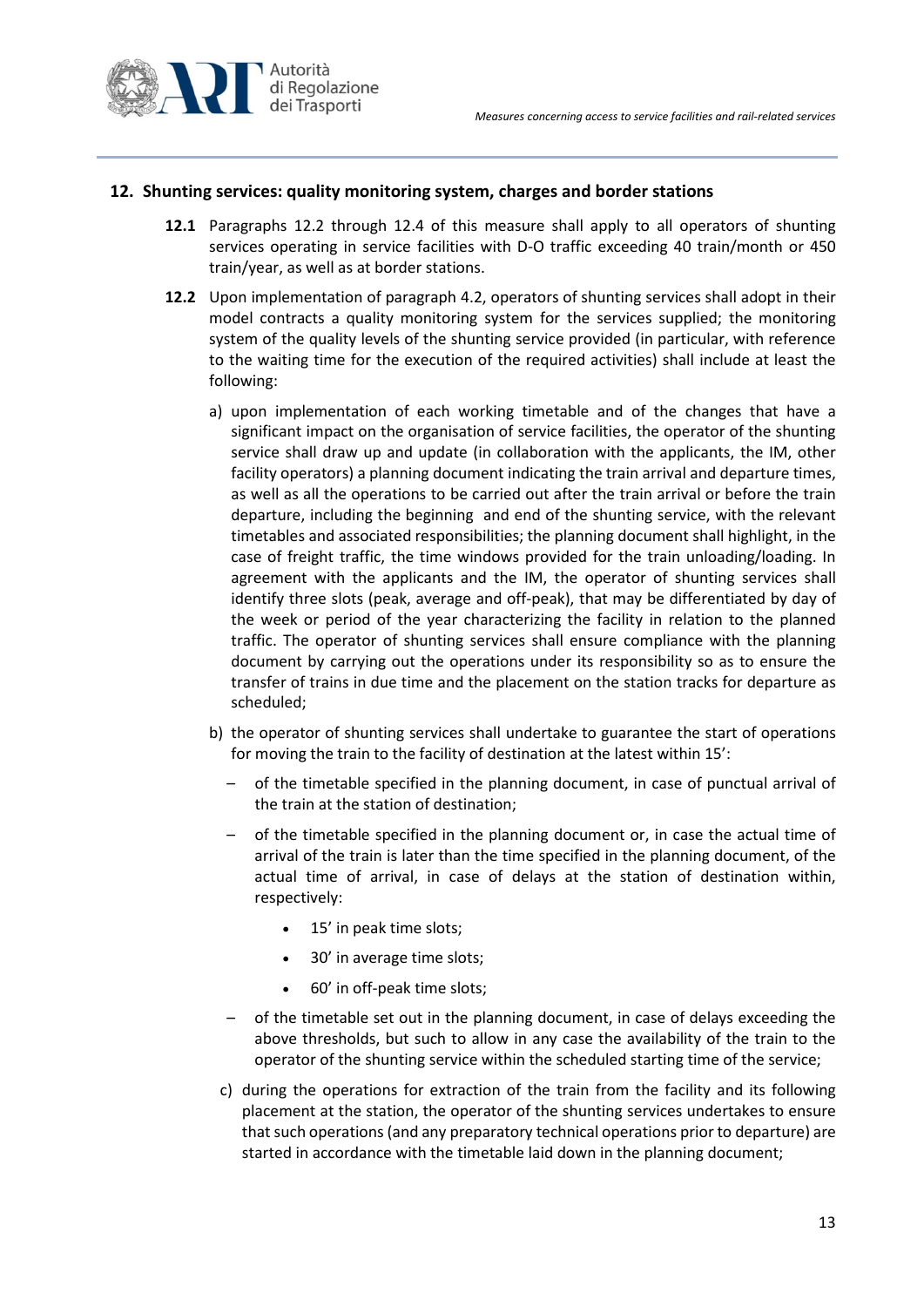

d) for train paths not included in the planning document, that have been previously agreed upon between the applicants and the operator of the shunting service in cooperation with the IM and the other service facility operators concerned, the operator of the shunting service undertakes to start the shunting operations no later than 60' of the arrival of the train at the station of destination, or of the end of the operations for making the train available in the facility (for pre-departure operations).

Non-compliance with the obligations laid down under (b) and (c) or non-compliance with the time limits laid down under (d) imply the payment of a penalty by the operator of shunting services to the applicant; this shall be defined between the parties identified in the relevant contracts, as a percentage of the compensation provided for the shunting operation, and in any event shall not be less than 10%. No charge may be imposed on the operator of shunting services in case of late arrival of the rolling stock at the station of destination exceeding the delays specified under (b), in case of delays in making the train available for extraction from the facility, and in any case where the operator proves that the failure to carry out the operations on time depends on causes that are not attributable to its liability.

- **12.3** The operator of shunting services shall publish on its website the percentage ratio of the transactions subject to penalties, pursuant to paragraph 12.2, to the total transactions, both with reference to individual users and to all of them. These data shall be published, at least every six months, within three months of the end of the reference period.
- <span id="page-13-0"></span>**12.4** In order to ensure uniform procedures for charging shunting services and to facilitate the comparison, by the users, of the technical and economic conditions provided in the facilities, the rates applied by the operator of shunting services shall, in particular, refer to at least the following services, where provided: shunting on flat ground, gravity shunting, terminalisation of complete trainsets, terminalisation with coupling/uncoupling, transfers between sidings and/or stations, removal (or addition) of wagon or sets of adjacent wagons, removal of wagon or sets of adjacent wagons that cannot be pushed off), special trainset coupling/uncoupling, locomotive coupling/uncoupling, immobilisation or provision of movable scotch blocks to the RU, placing/removal of flashing tail lights, locomotive piloting/haulage, special shunting operations at border terminals including stabling/placing with shunting locomotives (including coupling/uncoupling).
- **12.5** Shunting services at border stations shall be organised. in compliance with the principles set out under 4.1, in accordance with one of the following alternative arrangements:
	- a) directly provided by the infrastructure manager which the border station belongs to or, to the extent permitted under the existing legislation on in-house awarding, by a company controlled by the infrastructure manager, with its own resources, by adopting charges that are related to relevant and efficient costs; these entities, as service facility operators, may authorise upon request the self-supply of services in accordance with the Regulation;
	- b) awarded to third parties on an exclusive basis, through a public tendering procedure in accordance with the provisions of Legislative Decree No 50/2016, to be carried out by the infrastructure manager which the border station belongsto, in accordance with the timing and procedures laid down under [13.12](#page-16-0) through [13.14;](#page-17-1) the contracting company, as operator of the service facility, may authorise upon request the selfsupply of the service in accordance with the Regulation;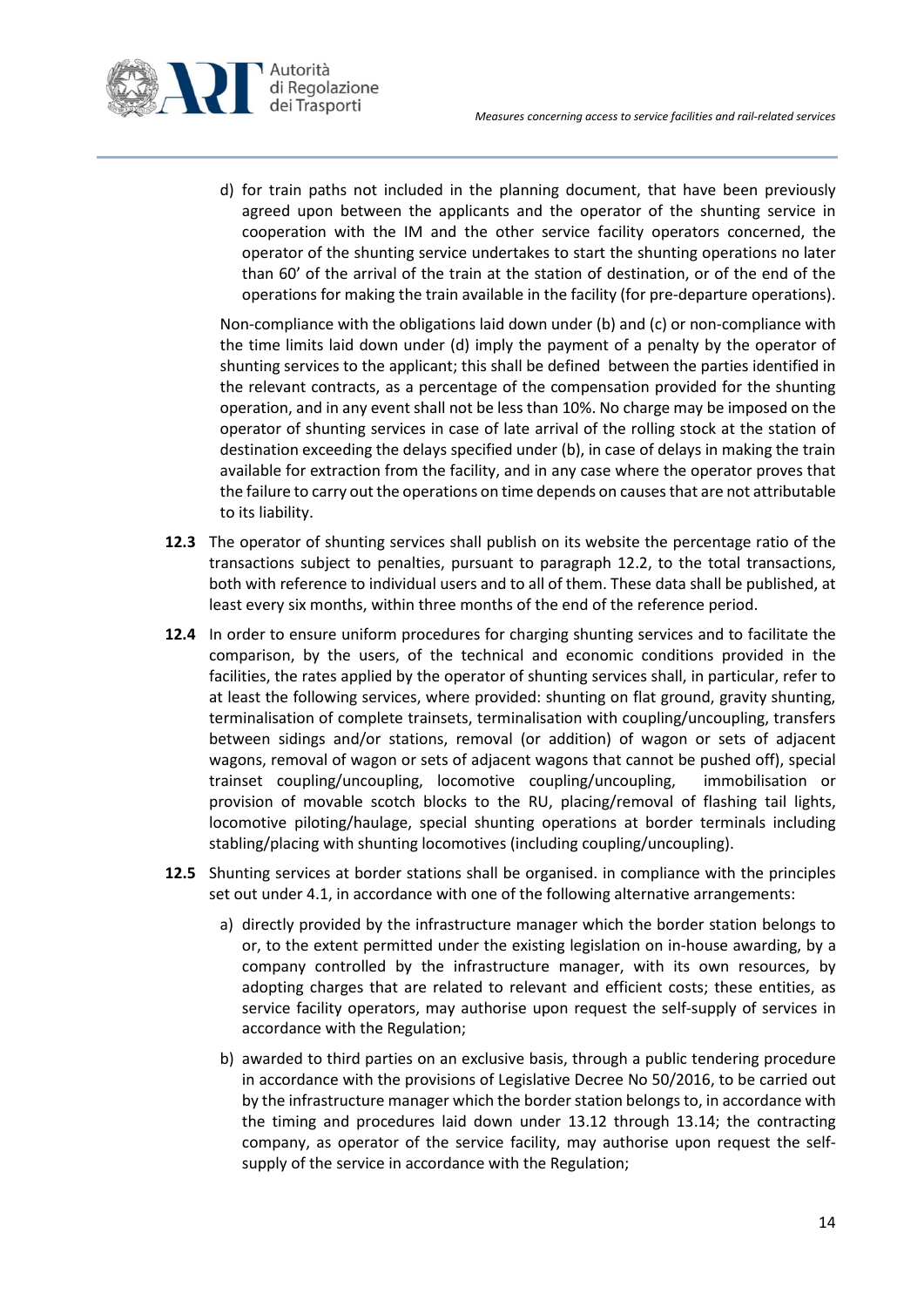

- c) self-supply of services, where all the RUs that provide the self-supply of services are identified as operators of shunting services and ensure the provision of the service to any other applicants, at a charge that is equal to the cost of the supply plus a reasonable profit margin; also permitted is the supply of shunting services by any other undertaking with the necessary technical expertise and safety requirements provided for by the Italian National Safety Authority for Railways (ANSF). This provision does not impose on the RUs concerned the obligation to invest in resources or facilities to meet all requests. In case of a refusal to supply the service, the applicant shall promptly inform the Authority;
- d) the infrastructure manager which the border station belongs to or, to the extent permitted by the existing legislation on in-house awarding, a company controlled by the infrastructure manager, shall only provide, by adopting charges that are related to relevant and efficient costs, the shunting service consisting in the movement of rolling stock that is necessary to enable a train from a foreign network to continue its journey on the Italian network, and vice versa; the remaining shunting operations shall be provided directly as referred to under (c).

In the cases referred to under (b),  $(c)$  and  $(d)$ , the coordination of shunting movements shall remain under the sole responsibility of the infrastructure manager.

In the cases referred to under (b), (c) and (d), the IM shall submit beforehand to the Authority's approval a report, including appropriate documentation, on the feasibility and implementation of the chosen organisational solution, as well as on its consistency with the principles under [4.1.](#page-4-3) The Authority shall respond within 45 days of the transmission of the full documentation by the IM.

## <span id="page-14-0"></span>**13. Shunting services: Single Operator**

#### *Possibility of a Single Operator*

- **13.1** For the railway operating areas («*comprensori ferroviari»)* that comply with the following conditions:
	- a) presence of a port area or at least two operators of the railway area («*operatori comprensoriali*») and
	- b) freight traffic above 80 train per month or 900 train per year,

it is possible to provide for the identification of the Single Operator on the basis of the criteria, procedures and implementing conditions referred to in this measure.

#### *In-house provision of services and self-supply*

**13.2** In the case of conflicting requests that cannot be otherwise met, the Single Operator shall consider allowing accessfor self-supply of services to the parts of the railway area on which it holds exclusive rights, pursuant to Article 10 (3) of the Regulation. In the case of maritime port facilities that are connected to rail services, where the shunting service can be classified as a service of general interest pursuant to Article 6 (4) (c) of Law No 84/1994, the provisions of Article 9 of Law No 287/1990 concerning the self-supply of services shall in any case apply.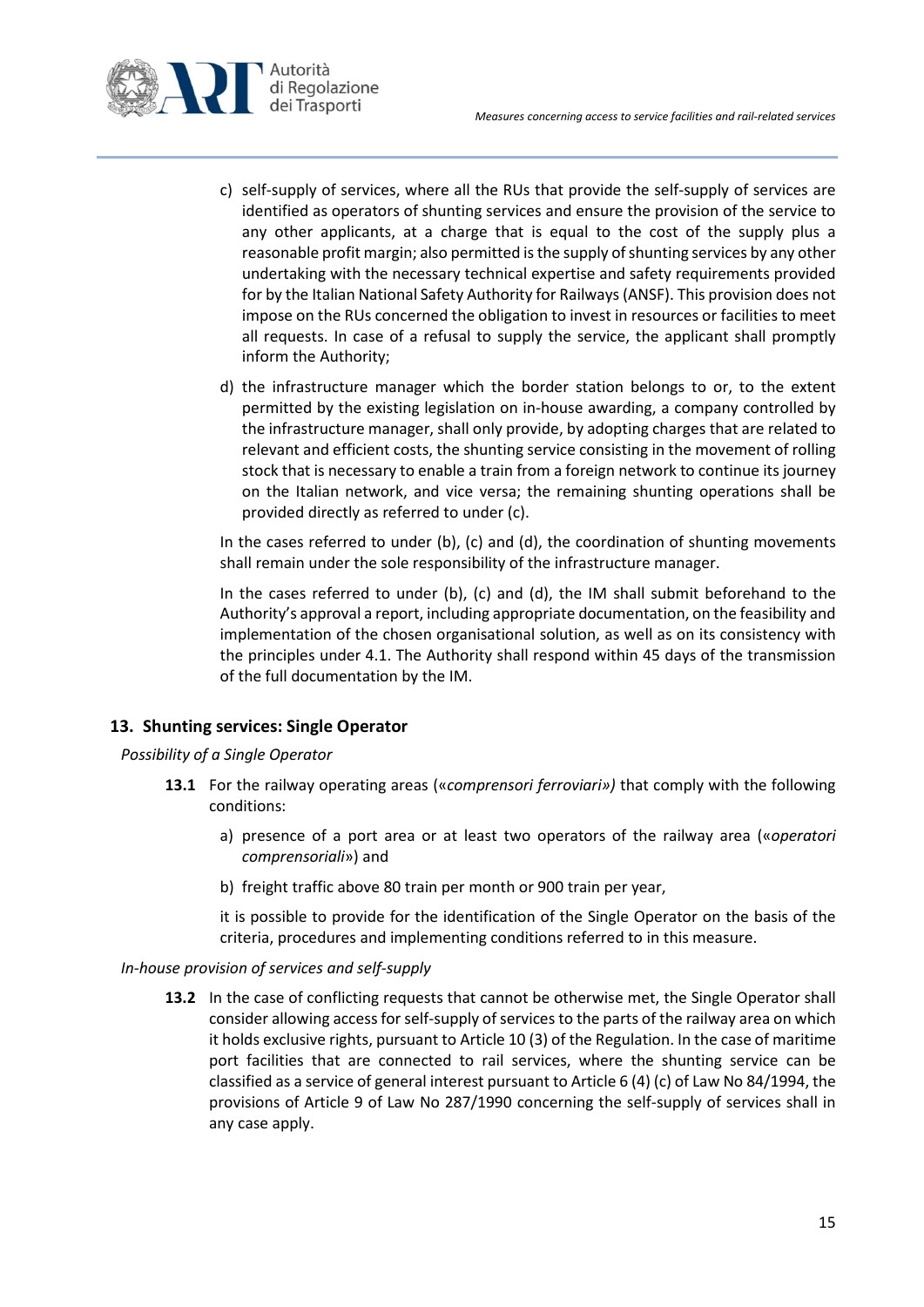

<span id="page-15-0"></span>*Criteria and procedures for identification of the Single Operator and associated obligations*

- **13.3** The operators of the railway area, also with regard to the implementation of measure [12,](#page-12-0) may identify, in a transparent manner, the Single Operator of the shunting service.
- <span id="page-15-2"></span>**13.4** For the purpose of identifying the Single Operator referred to in paragraph [13.3,](#page-15-0) the operators of the railway area agree on the criteria for a balanced, reasonable and weighted representation of each of them, as well as on the necessary and sufficient share of consent to state that substantial agreement has been reached. In case of no agreement, representativeness is determined on the basis of double majority, whereby a decision is taken with a positive vote of more than 50% of the railway area operators, representing more than 75% of freight traffic (number of shunting operations) arriving at and departing from the railway area in the previous year.
- <span id="page-15-1"></span>**13.5** At the initiative of the operator with the highest share of incoming and outgoing freight traffic, the operators of the railway area, by applying transparent and non-discriminatory procedures and in accordance with the criteria of representativeness referred to in measure 5.2, shall prepare a draft document that may be qualified as "Rules of procedure for shunting operations in the railway operating area" (*Regolamento comprensoriale della manovra ferroviaria*, hereinafter: ReCoMaF).
- <span id="page-15-3"></span>**13.6** The proposing operator shall submit the draft rules of procedure referred to in Measure [13.5](#page-15-1) within 7 days of their drafting to the RUs that have carried out shunting operations in the railway operating area during the 12 months prior to the date of such drafting; within 30 days of the date of the submission, the RUs may provide their written observations to the operators of the railway areas, that, based on transparent and non-discriminatory procedures and in accordance with the criteria of representativeness set out in measure [13.4,](#page-15-2) shall sign the final version of ReCoMaF.
- <span id="page-15-4"></span>**13.7** The ReCoMaF, as concluded under Measure [13.6,](#page-15-3) shall be transmitted by the proposing operator referred to under [13.6](#page-15-3) within 10 days of its signature, to the Authority and to all relevant stakeholders.
- **13.8** Against the decisions taken, the parties concerned may apply to the Authority pursuant to Article 37 of Legislative Decree no. 112/2015, if the required conditions are met.
- **13.9** Any later modification of ReCoMaF shall follow the procedure outlined in Measures [13.4,](#page-15-2) [13.6](#page-15-3) an[d13.7.](#page-15-4) Likewise, the operators of the railway area may decide to terminate the ReCoMaF.
- **13.10** The ReCoMaF shall regulate at least the following:
	- a) arrangements for common organisational and planning decision-making concerning shunting operations;
	- b) mandatory revision of the rules of procedure in case of entry, exit or variations in the representativeness of railway operators, and the procedures thereof;
	- c) method for identifying the Single Operator which, while ensuring that the measurable criteria set out in Measure [4.1](#page-4-3) are met, is carried out by awarding the service, alternatively:
		- 1) to one of the operators of the railway area or to a pool thereof, in accordance with the procedures laid down in the existing legislation (e.g. consortium, network contract under Law No. 33/2009);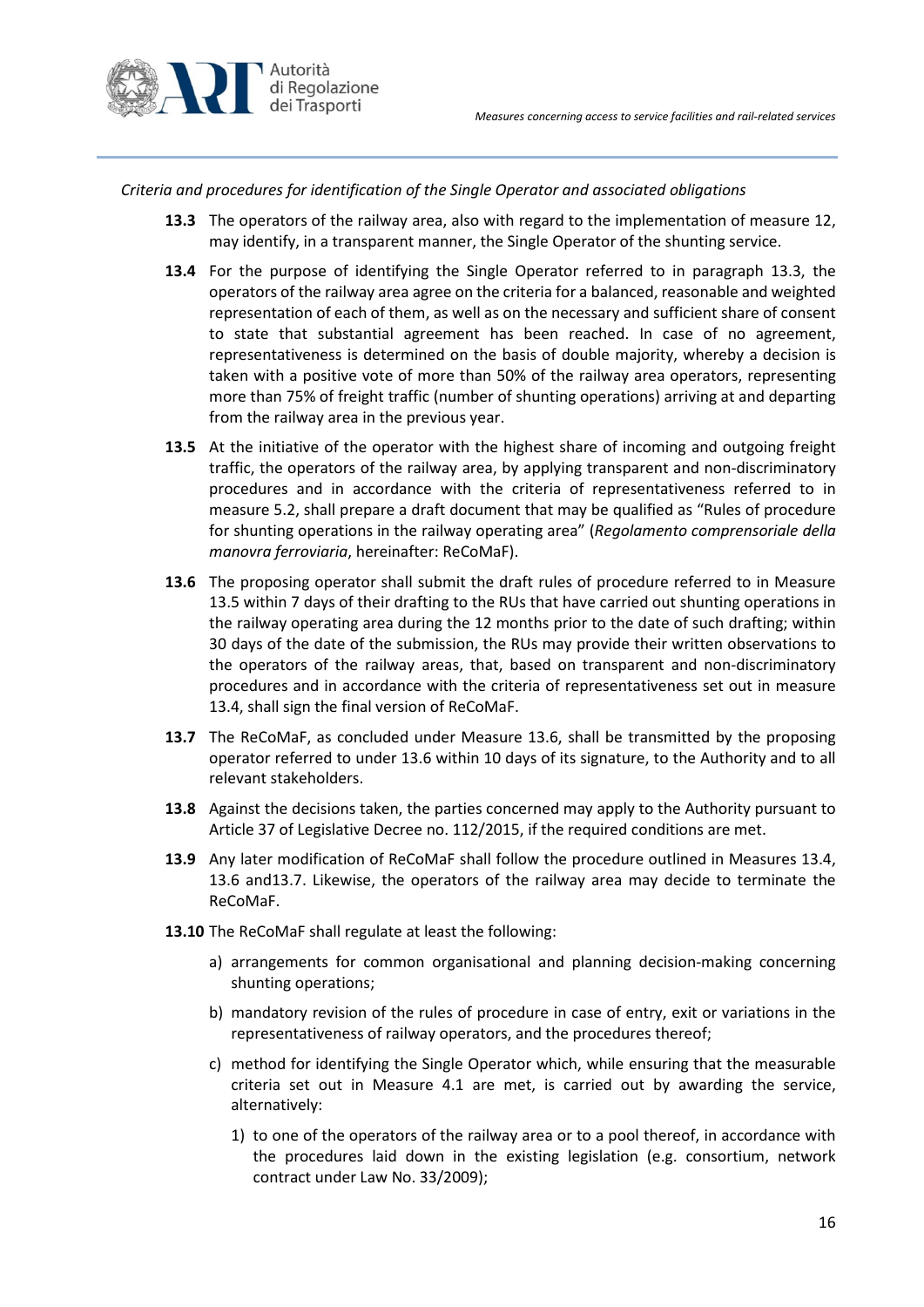

- 2) to a third party, that is characterized by an appropriate guarantee of economic and financial reliability and is chosen based on selective procedures:
	- by the competent Port System Authority, in case of a railway operating area including maritime port infrastructures that are connected to rail services, where the shunting services may be qualified as a service in the general interest pursuant to article 6 (4) (c) of Law No 84/1994; or, in all other cases,
	- by a person acting in the name and on behalf of the operators of the railway area. This person represents the operators of the railway area in the shunting-related activities, and, in particular, in the relations with the Single Operator and the Authority;
- d) deadline by which the procedure for identifying the Single Operator shall be concluded with the award of the shunting service to the operator;
- e) procedures whereby the Single Operator may award the sole operation of shunting services to one or more shunting operators-in-charge, subject to the compliance with Measure [4.1;](#page-4-3)
- f) identification of the essential assets for carrying out the shunting services in the railway operating area, in particular with reference to the traction rolling stock specified in Measure [13.12,](#page-16-0) as well as any procedures for making it available to the Single Operator or to the operator-in-charge of the shunting service ;
- g) obligation for all operators of the railway operating area to sign the planning document for the rail services referred to under [13.15,](#page-17-2) [13.16](#page-17-3) and [13.17;](#page-17-4)
- h) guaranteed minimum performance levels of shunting services and related penalty system borne by the Single Operator, in accordance with Measure [12.2](#page-12-1) ;
- i) obligation borne by the Single Operator and/or any shunting operators-in-charge to:
	- 1) adopt non-discriminatory technical and economic conditions to be applied to the customers of shunting services;
	- 2) apply to customers of shunting services charges that cannot exceed the cost of supply, increased by a reasonable profit;
	- 3) publish, in accordance with the existing rules and regulations, the technical and economic conditions governing the shunting services, in compliance with the provisions under [12.4;](#page-13-0)
	- 4) set up a separate reporting system for cost accounting of shunting services;
	- 5) communicate to the Authority the technical and economic conditions that may be applied by way of derogation from those published pursuant to 3) as above;
	- 6) publish on its website the guaranteed performance levels of shunting services and the related penalty system.
- **13.11** The Authority reserves the right to impose appropriate remedies where the rules of procedure for shunting in the railway operating area do not comply with this measure.

#### <span id="page-16-1"></span><span id="page-16-0"></span>*Purchase of shunting locomotives*

**13.12** If the purchase of the shunting locomotives is charged to the contracting company, the procedures for selecting the Single Operator and any awarding arrangements by the latter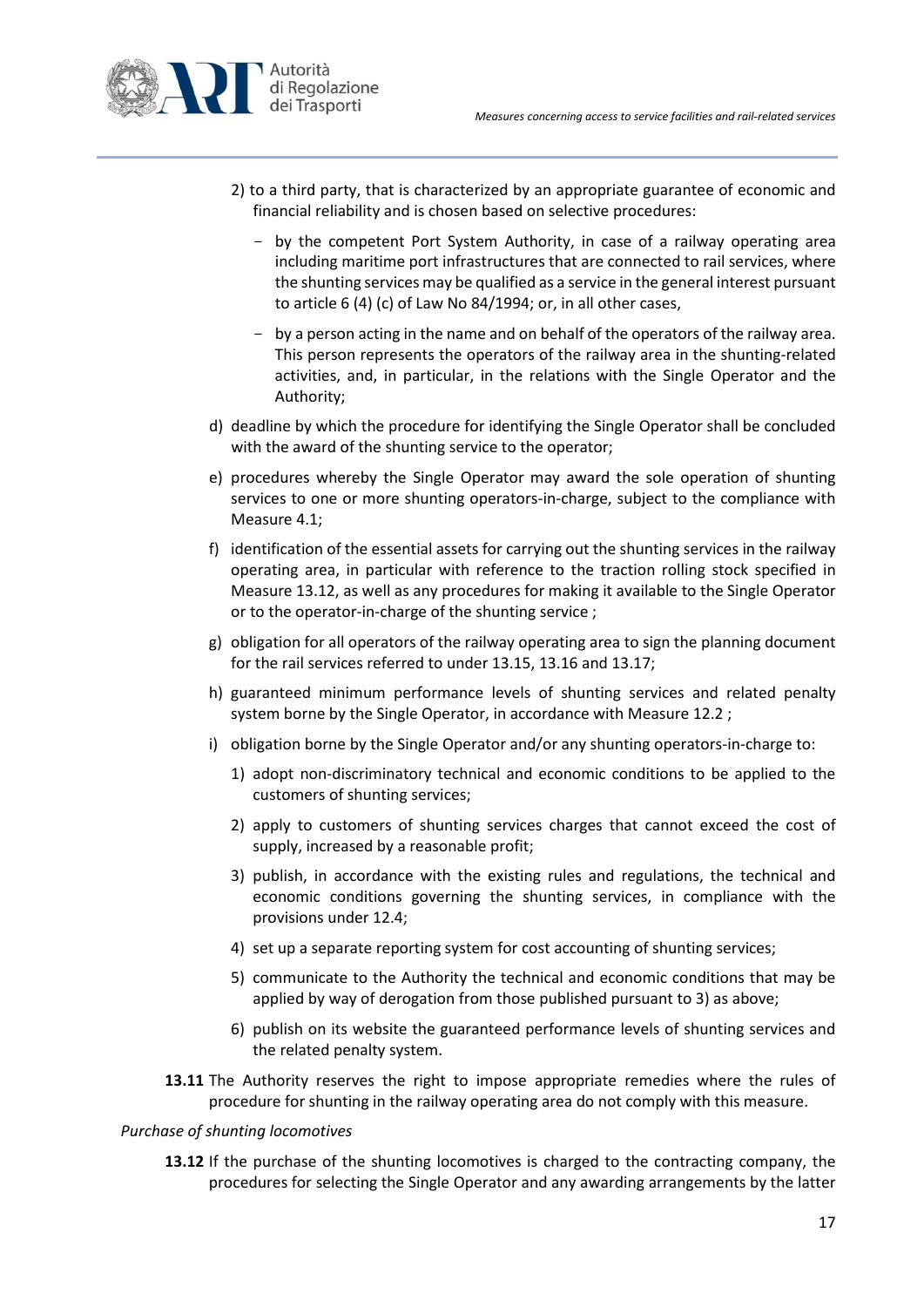

of the sole operation of shunting services shall provide a reasonable timescale, in any case not less than six months between the date of award of the service and the date of commencement of the service, for the purchase of the necessary traction rolling stock.

### *Length of shunting service award*

In order to allow the Single Operator to recover the investments pertaining to shunting operations, and the operators of the railway area to periodically review the decisions made in the ReCoMaF as referred under [13.3](#page-15-0) through [13.11](#page-16-1) above, the awarding of shunting services in the railway operating areas under a Single Operator shall have a length of no less than three years and no more than five years. The same limits shall apply to any awarding of the sole operation of the shunting service to the operator-in-charge of the service, where the latter is required to purchase shunting locomotives.

**13.13** The length of the award is notified to any person holding rights on the areas and infrastructures of the railway operating area.

#### <span id="page-17-2"></span><span id="page-17-1"></span>*Integrated scheduling of shunting operations*

- **13.14** The scheduling of shunting services shall be coordinated with the scheduling of the railway infrastructure capacity and with the load processing time within each production unit.
- <span id="page-17-3"></span>**13.15** For the purpose set out under [13.15,](#page-17-2) the operators of the railway area, the IM, the Single Operator and the applicants concerned shall sign, with due regard to commercial confidentiality, a service planning document for the railway operating area, assuming the liability for compliance with the timetables provided for therein. This document shall be drawn up in accordance with the procedures set out in measure [12.](#page-12-0)
- <span id="page-17-4"></span>**13.16** Without prejudice to the obligation to implement Regulation (EU) No. 1305/2014 of 11 December 2014 on the technical specification for interoperability relating to the telematics applications for freight subsystem of the rail system in the European Union and repealing Regulation (EC) No 62/2006, the IM, the applicants for the service, the operators of the railway area and the Single Operator are required, within their respective areas of responsibility, to pursue the interoperability of their respective IT platforms or their integration.

#### *Single Operator on railway operating areas of significant geographical extent*

**13.17** From the date of publication of this regulatory act, the identification or extension of the Single Operator's scheme to railway areas that include relatively remote infrastructures from the geographical point of view shall be subject to the Authority's prior approval.

## <span id="page-17-0"></span>**14. Rail connections**

*Criteria for assessing the applications for the connection to the national railway infrastructure and to the railways included in the scope of Legislative Decree No 112/2015*

- **14.1** Interested parties shall be given the opportunity to connect to the railway infrastructures under transparent, equitable and non-discriminatory conditions, as provided for in Article 13 (3) of Legislative Decree No 112/2015.
- <span id="page-17-5"></span>**14.2** When regulating the linking and operation of the connections to the relevant infrastructure, the IM shall clearly indicate the applicable principles and rules for assessment of the authorization to the connection.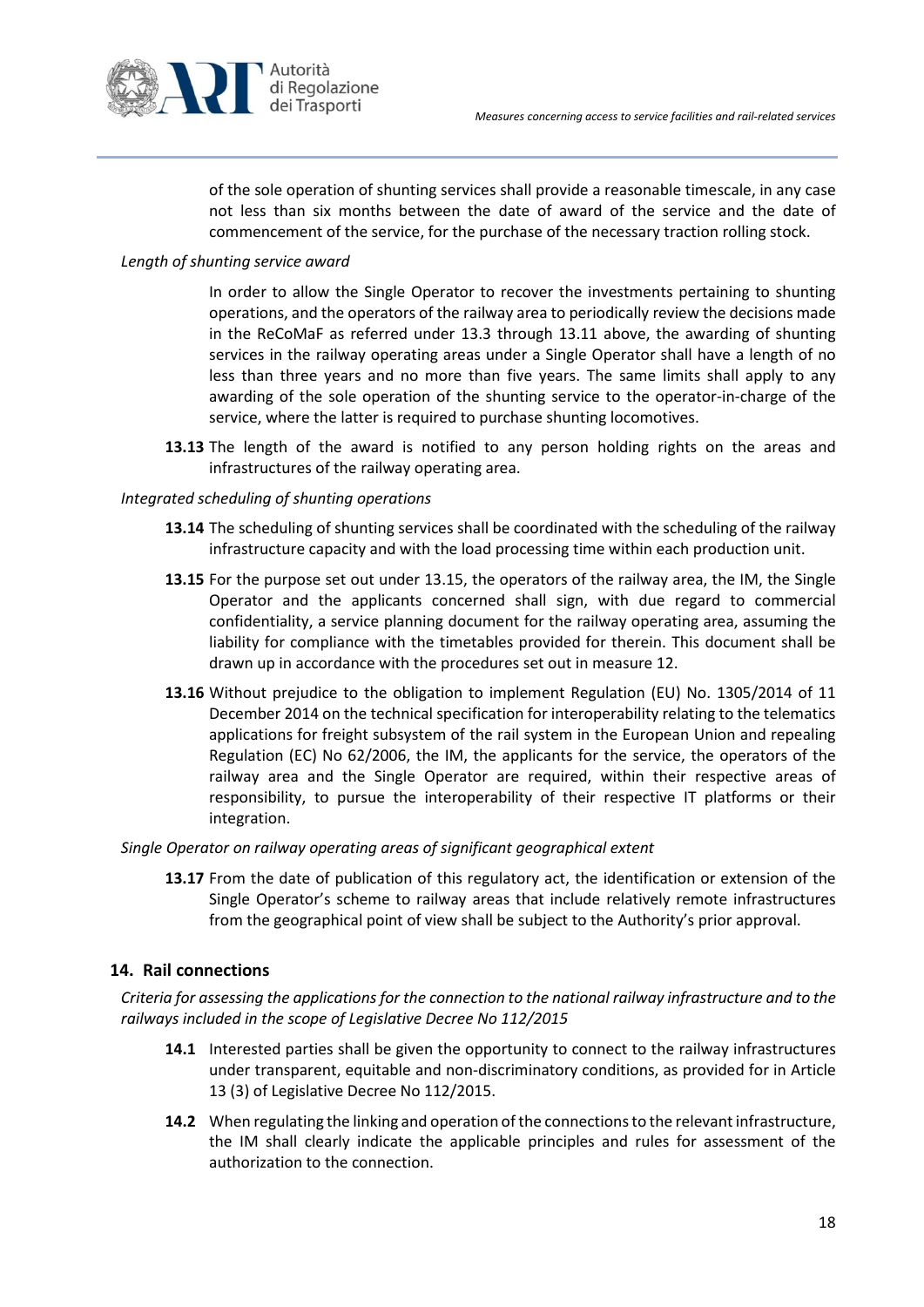

- **14.3** Among the principles set out under [14.2,](#page-17-5) the IM includes the principles of road safety and traffic regularity. Compliance with those principles, as regards the application for connection, shall also be assessed by reference to the planned development programme of the section of infrastructure concerned.
- **14.4** If the connection is refused due to reasons of regularity, this must be justified by explaining in detail, on the basis of objective information, that the IM is unable to take appropriate measures to ensure consistency of the timetable or remedies to its development plan and/or to the present features of the railway infrastructure under its responsibility.
- **14.5** Any refusal of the connection for security reasons must be justified by explaining in detail that the IM is unable to take appropriate remedies to its development plan and/or to the present features of the railway infrastructure under its responsibility.
- **14.6** In the event of a refusal by the IM, applicants may request the Authority's intervention. Against a refusal based on reasons of regularity of the operation, the Authority may impose on the IM to reconsider its decisions by applying techniques for ensuring consistency of train paths and station integrated programmes.

### *Construction and operation of the connection: verification, design and execution of construction works or modifications of connections*

- **14.7** The IM shall identify and publish in the network statement (NS) the infrastructure and technological standard features for the connection to the relevant rail infrastructure. In addition, in order to encourage the production of appropriate technical documentation attached to the application for the connection, the IM undertakes to make available, upon request, copies of the necessary technical information (planimetric excerpts of railway plan, schematic plan, electrification plan and electric traction system, etc.).
- <span id="page-18-0"></span>**14.8** The IM shall verify the plans submitted by the applicant for the connection and provides appropriate cooperation to the applicant in the design stage.
- <span id="page-18-1"></span>**14.9** The IM shall carry out the design and construction of the infrastructure works for the connection to the component inside the railway boundaries.
- **14.10** The costs of the activities referred to under [14.8](#page-18-0) an[d 14.9](#page-18-1) shall be charged to the connected undertaking referred to under [14.12](#page-18-2) through [14.17.](#page-19-1)
- **14.11** The connected undertaking may carry out directly, in whole or in part, the works inside the railway boundaries; taking charge of this responsibility by the connected undertaking shall be expressly provided for in the connection contract.

#### <span id="page-18-2"></span>*Fees for activities carried out by the IM*

- **14.12** As part of the process for authorization, design, verification and approval of the works, construction, verification and entry into operation of the connection, and for its operation, the IM shall identify the list of rates for the above activities in accordance with the principle of proportionality to the costs incurred and to a reasonable profit margin, and shall notify them in advance to the Authority.
- **14.13** The list of charges for the services referred to under [14.12](#page-18-2) shall be published by the IM in the NS.
- <span id="page-18-3"></span>**14.14** For the services concerning construction and supply of material, the IM shall use its own lists of charges as lodged with the Revenue Agency and in force at the time of the signature of the connection contract or of the amendment to the existing contract.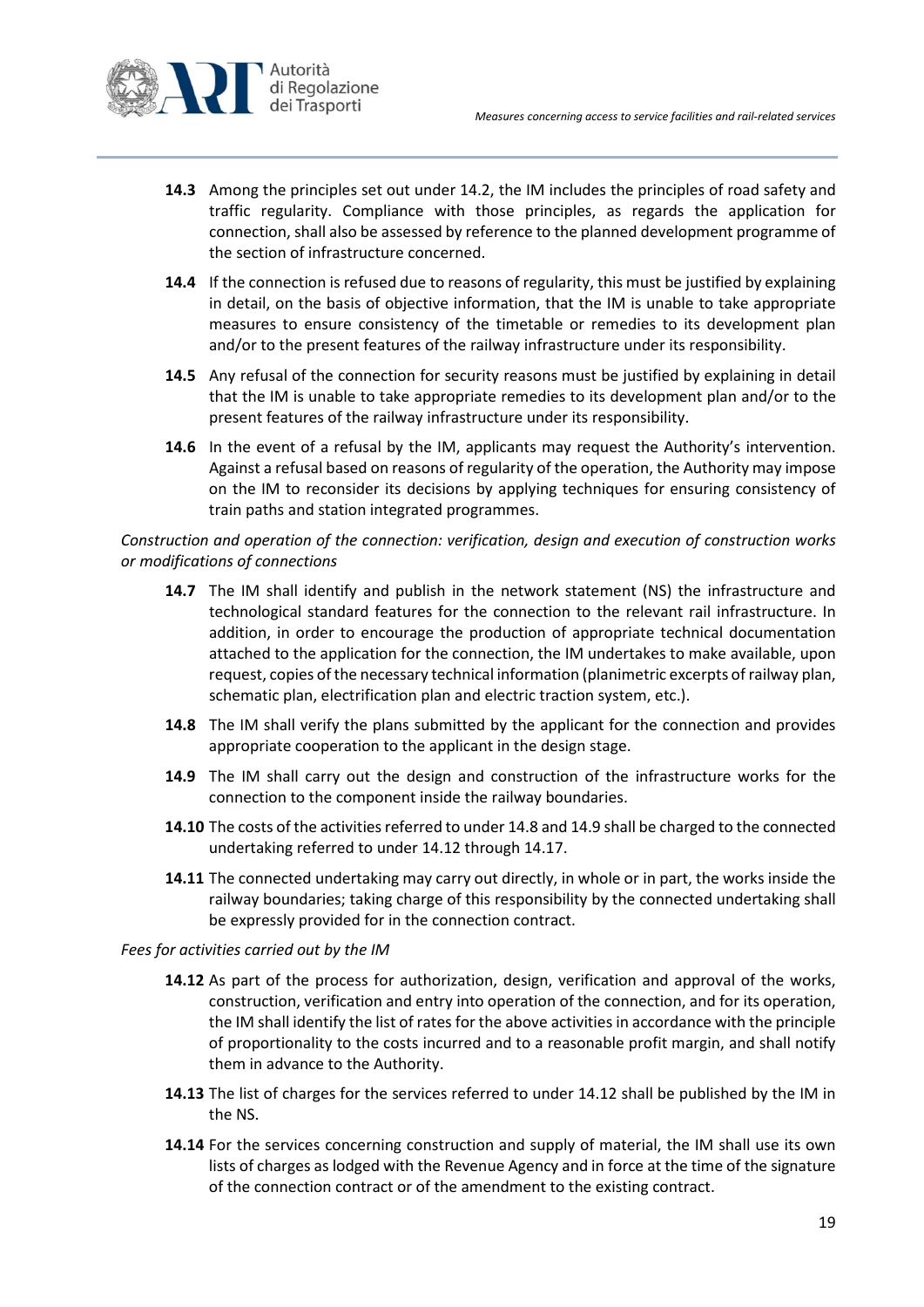

- <span id="page-19-2"></span>**14.15** For the services provided by its personnel, the IM shall publish the hourly cost of the personnel employed on the basis of the required qualifications, as part of the list of services referred to unde[r 14.12.](#page-18-2)
- <span id="page-19-3"></span>14.16 At the time of the permission to connect and prior to the signature of the connection contract, the IM shall present an estimate of the costs to be borne by the connected undertaking for the stages preceding the entry into operation of the connection. If the estimates use cost items that cannot be referred to [14.14](#page-18-3) and [14.15,](#page-19-2) the connected undertaking may request the appropriate specification of the criteria used for calculation of the amounts relating to these items. In case of an unsettled disagreement, the connected undertaking may apply to the Authority in accordance with Article 37 (2) of Legislative Decree No 112/2015.
- **14.17** For extraordinary maintenance work or modification of the connection, the provisions under [14.16](#page-19-3) shall apply.

#### <span id="page-19-4"></span><span id="page-19-1"></span>*Services and supplies by the IM during the management of the connection*

- **14.18** The supervision of the operation of the connection (management and maintenance of connections, compliance with the rules of railway operation, compliance with specific rules on traffic safety, labour, environmental protection, etc.) related to legal/regulatory requirements borne by the IM, for the part carried out by the IM outside the rail boundaries, shall be charged to the connected undertaking.
- **14.19** The ordinary maintenance of connections inside the rail boundaries, and the associated costs, shall be borne by the IM.
- <span id="page-19-5"></span>**14.20** The activities of the operating staff of the IM for the preparation of the position of point switches, that cannot be operated by other previously authorised entities, for the marshalling of rolling stock, from and to the connections, shall be borne to the IM only if they are provided inside the railway boundaries and if they are not outside the regular line opening timetable.
- **14.21** The costs of the activities referred to unde[r 14.18](#page-19-4) and of the activities under [14.20](#page-19-5) that are carried out by the IM and are charged to the connected undertaking or to another entity as identified by the existing legislation shall comply with the requirements set out unde[r 14.12](#page-18-2) through [14.17.](#page-19-1)

#### <span id="page-19-0"></span>**15. Maintenance centres**

- **15.1** Maintenance centres are all the facilities where rolling stock maintenance activities are typically performed in order to maintain or restore the conditions of efficiency and safety for the relevant railway operation; such maintenance activities may also be carried out on sites other than these centres, subject to compliance with the existing applicable railway and work safety legislation.
- **15.2** In case of refusal of the access, by the operator of the service facility or by the IM, to heavy maintenance services provided in maintenance centres that are dedicated to high-speed trains or other type of rolling stock that require specialised centres, the applicant may apply to the Authority, that shall assess whether the operator of the service facility or the IM complied with the non-discrimination principle, as laid down in Article 13 (11) and (12) of Legislative Decree No 112/2015.